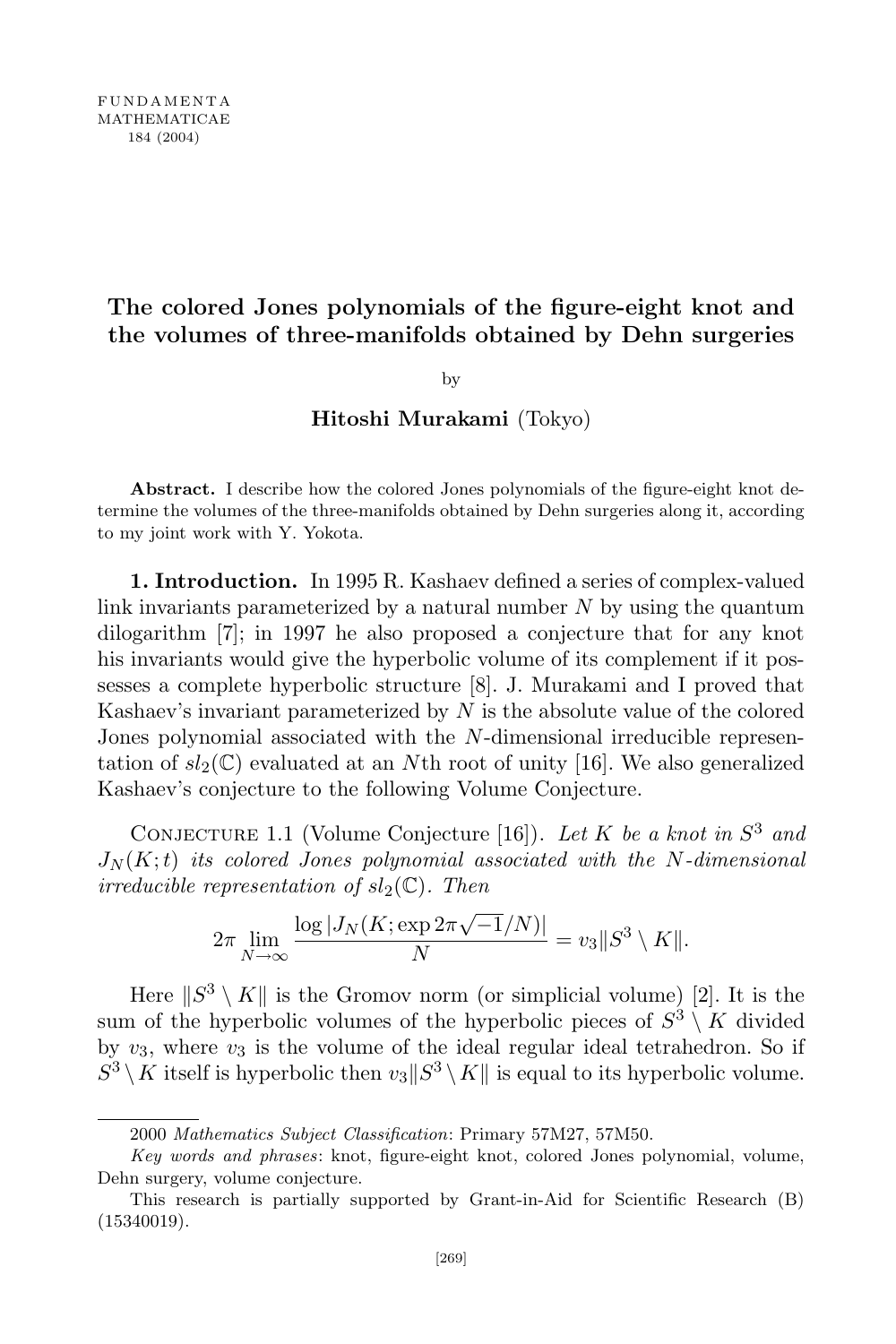For more information about the volume conjecture and its further generalizations, see [3, 5, 6, 9, 12, 14, 17, 21, 24–27].

Given a knot and a rational number one can define a closed threemanifold by Dehn surgery. For an integral Dehn surgery, one can calculate the Witten–Reshetikhin–Turaev (WRT) invariant as a linear combination of the colored Jones polynomials of the knot [20, 10]. In [13], I calculated fake limits (optimistic limits) of the WRT invariants of three-manifolds obtained by integral Dehn surgeries along the figure-eight knot and gave numerical data giving the volumes and the Chern–Simons invariants of the three-manifolds. This suggests that the colored Jones polynomials of a knot could give the volumes and the Chern–Simons invariants of three-manifolds obtained by Dehn surgeries along the knot.

In [15], I calculated the limit of the colored Jones polynomial of the figure-eight knot evaluated at  $\exp(2\pi r \sqrt{-1}/N)$  with  $5/6 < r < 7/6$ . It turned out that it gives the volume of a cone manifold with singularity along the figure-eight knot. Moreover in [18], Y. Yokota and I proved that this evaluation gives the volume and the Chern–Simons invariant even when r is a complex number.

The purpose of this article is to describe the results in [18] with rough proofs and a short introduction to hyperbolic geometry used there.

Acknowledgments. This article is prepared for the proceedings of the conference "Knots in Poland 2003" held at the Stefan Banach International Mathematical Center from 7th to 27th July, 2003. I would like to thank the organizers and the Banach Center for their hospitality.

Thanks are also due to K. Masuda, who helped me in drawing Figures 20– 26 by using Mathematica.

**2. Main results.** Let  $E$  be the figure-eight knot  $4<sub>1</sub>$ . According to K. Habiro and T. Le,  $J_N(E;t)$  can be given as follows [4] (see also [11]):

$$
J_N(E;t) = \sum_{l=0}^{N-1} \prod_{k=1}^l t^N (1 - t^{-N-k})(1 - t^{-N+k}).
$$

It is proved in [18] that the asymptotic behavior of  $J_N(E; \exp(2\pi r \sqrt{-1}/N))$ for large N determines the volume and the Chern–Simons invariant of the three-manifold obtained from the three-sphere  $S^3$  by Dehn surgery along E parameterized by a complex number  $r$  near 1.

THEOREM 2.1 ([18]).  $Put$ 

$$
H(z, w) := \text{Li}_2(z^{-1}w^{-1}) - \text{Li}_2(zw^{-1}) + \log z \log w
$$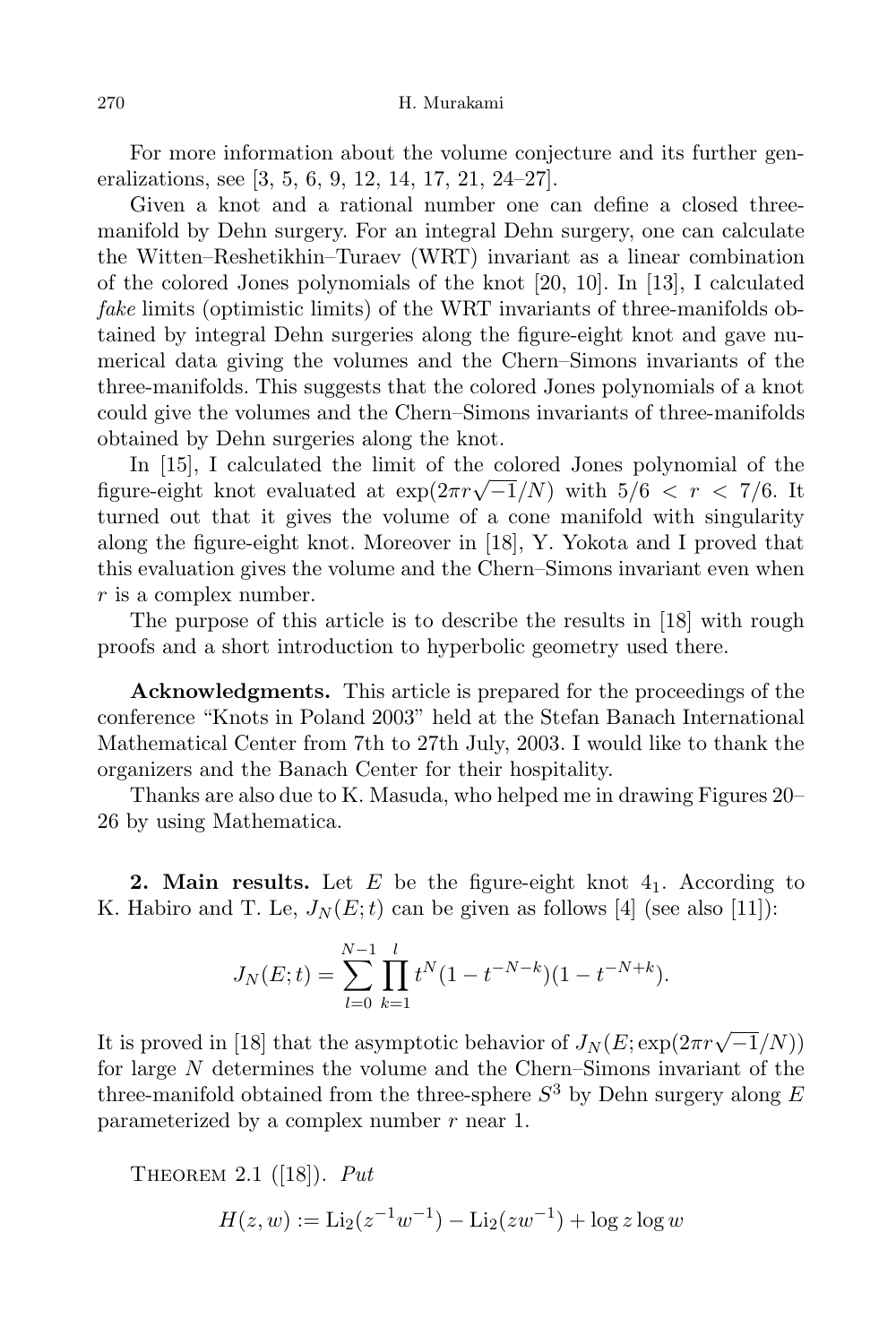with

$$
\mathrm{Li}_2(z) := -\int_0^z \frac{\log(1-w)}{w} \, dz
$$

the dilogarithm function. Then there exists a neighborhood U of  $1 \in \mathbb{C}$  such that if  $r \in (U \setminus \mathbb{Q}) \cup \{1\}$  then

$$
2\pi r \sqrt{-1} \lim_{N \to \infty} \frac{\log J(E; \exp(2\pi r \sqrt{-1}/N))}{N} = H(y, \exp(2\pi r \sqrt{-1})),
$$

where y is the solution to the equation

$$
y + y^{-1} = \exp(2\pi r \sqrt{-1}) + \exp(-2\pi r \sqrt{-1}) - 1.
$$

Here we choose y so that  $y = \exp(-\pi\sqrt{-1/3})$  when  $r = 1$ .

REMARK 2.2. If r is rational with  $5/6 < r < 1$  or  $1 < r < 7/6$ , it is proved that the superior limit is  $H(y, \exp(2\pi r \sqrt{-1}))$  but the inferior limit is 0 (see [15]).

Let  $u$  be the complex number near 0 parameterizing hyperbolic structures of  $S^3 \setminus E$  described in [19]. (To be more precise, u is the logarithm of the holonomy of the meridian of the boundary torus of the regular neighborhood of E. We also denote that of the longitude by  $v$ . See Section 5 for details.) It is known [19, 28] that there exists an analytic function of u such that if u determines a closed three-manifold  $E_u$  after adding a geodesic  $\gamma_u$ to complete the hyperbolic structure in  $S^3 \setminus E$ , then the volume and the Chern–Simons invariant of  $E_u$  can be defined by using the function and some geometric invariants of  $\gamma_u$ .

Putting  $u := 2\pi r \sqrt{-1} - 2\pi \sqrt{-1}$ , we have the following corollary.

COROLLARY 2.3. Let  $E_u$  be the three-manifold obtained from the figureeight knot by Dehn surgery corresponding to u near 0 such that  $\frac{u}{\pi\sqrt{-1}} \notin \mathbb{Q}$ . Then

$$
Vol(E_u) = Im H(y, u) + \pi Re u - \frac{Im(uv)}{4} - \frac{\pi}{2} length(\gamma_u),
$$

where length $(\gamma_u)$  is the length of  $\gamma_u$  and y is a solution to the equation  $y + y^{-1} = u + u^{-1} - 1.$ 

REMARK 2.4. The right hand side is the real part of the following complex-valued function:

$$
\frac{H(y,u)}{\sqrt{-1}} + \pi u - \frac{uv}{4\sqrt{-1}} - \frac{\pi}{2} \varrho(\gamma_u),
$$

with Re  $\varrho(\gamma_u) = \text{length}(\gamma_u)$ . It can be shown that its imaginary part defines the Chern–Simons invariant [18].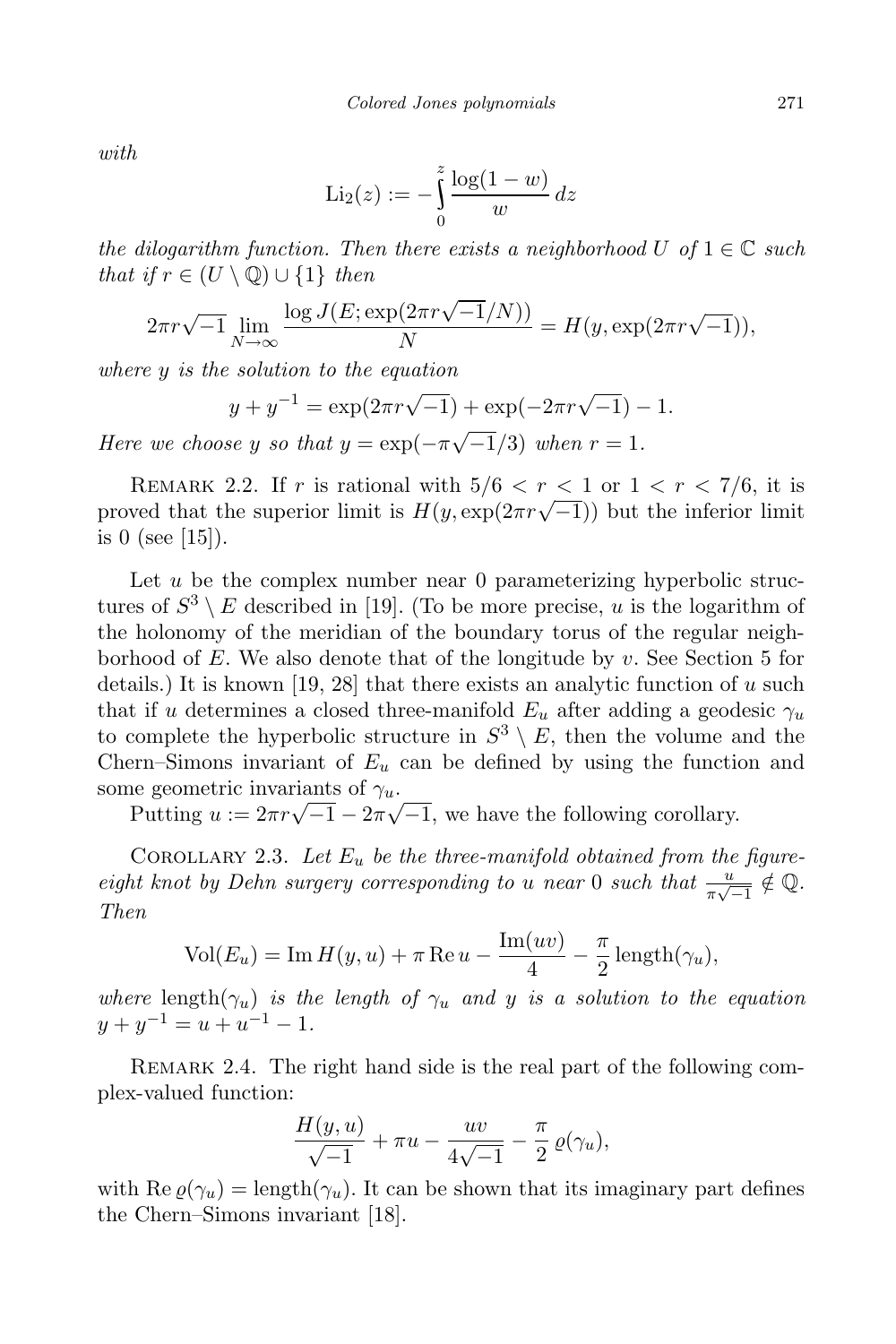3. Outline of the proof of Theorem 2.1. We first note that if  $t =$  $\exp(2\pi r \sqrt{-1}/N)$ , then

$$
\prod_{k=1}^{l} (1 - t^{-N \pm k}) = \exp\left\{\frac{N}{2\pi} \sum_{k=1}^{l} \frac{2\pi}{N} \log(1 - \exp(\pm 2\pi kr\sqrt{-1}/N - 2\pi r\sqrt{-1}))\right\},\,
$$

which can be approximated by

$$
\exp\left\{\frac{N}{2\pi}\int\limits_{0}^{2\pi l/N}\log(1-\exp(\pm sr\sqrt{-1}-2\pi r\sqrt{-1}))\,ds\right\}
$$

for large  $N$ , if  $r$  is not a rational number. (Note that if  $r$  is rational the product may vanish.) Putting  $u := \exp(\pm sr\sqrt{-1} - 2\pi r\sqrt{-1})$ , we have

$$
\int_{0}^{2\pi l/N} \log(1 - \exp(\pm sr\sqrt{-1} - 2\pi r\sqrt{-1})) ds
$$
  
= 
$$
\frac{\pm 1}{r\sqrt{-1}} \int_{\exp(-2\pi r\sqrt{-1})}^{\exp(\pm 2\pi lr\sqrt{-1}/N - 2\pi r\sqrt{-1})} \frac{\log(1 - u)}{u} du
$$
  
= 
$$
\frac{\pm 1}{r\sqrt{-1}} \{ \text{Li}_2(n^{-1}) - \text{Li}_2(q^{\pm l}n^{-1}) \}.
$$

Here we put  $n := \exp(2\pi r \sqrt{-1})$  and  $q := \exp(2\pi r \sqrt{-1}/N)$ . Therefore for large N,

$$
J_N(E;q) \sim \sum_{l=0}^{N-1} q^{Nl} \exp \left\{ \frac{N}{2\pi r \sqrt{-1}} \left( \text{Li}_2(n^{-1}) - \text{Li}_2(q^l n^{-1}) \right) \right\}
$$
  

$$
\times \exp \left\{ \frac{-N}{2\pi r \sqrt{-1}} \left( \text{Li}_2(n^{-1}) - \text{Li}_2(q^{-l} n^{-1}) \right) \right\}
$$
  

$$
= \sum_{l=0}^{N-1} \exp \left\{ \frac{N}{2\pi r \sqrt{-1}} \left( \text{Li}_2(q^{-l} n^{-1}) - \text{Li}_2(q^l n^{-1}) + (\log q^l)(\log n) \right) \right\}
$$
  

$$
= \sum_{l=0}^{N-1} \exp \left\{ \frac{N}{2\pi r \sqrt{-1}} H(q^l, n) \right\}.
$$

Now since the residue around  $\exp(2\pi l \sqrt{-1}/N)$  of the function  $1/(z(1-z^{-N}))$ is  $1/N$ , from the residue theorem we have

$$
J_N(E; q) \sim 1 + \frac{N}{2\pi\sqrt{-1}} \int_C \frac{1}{z(1 - z^{-N})} \exp\left\{ \frac{N}{2\pi r \sqrt{-1}} H(z^r, n) \right\} dz
$$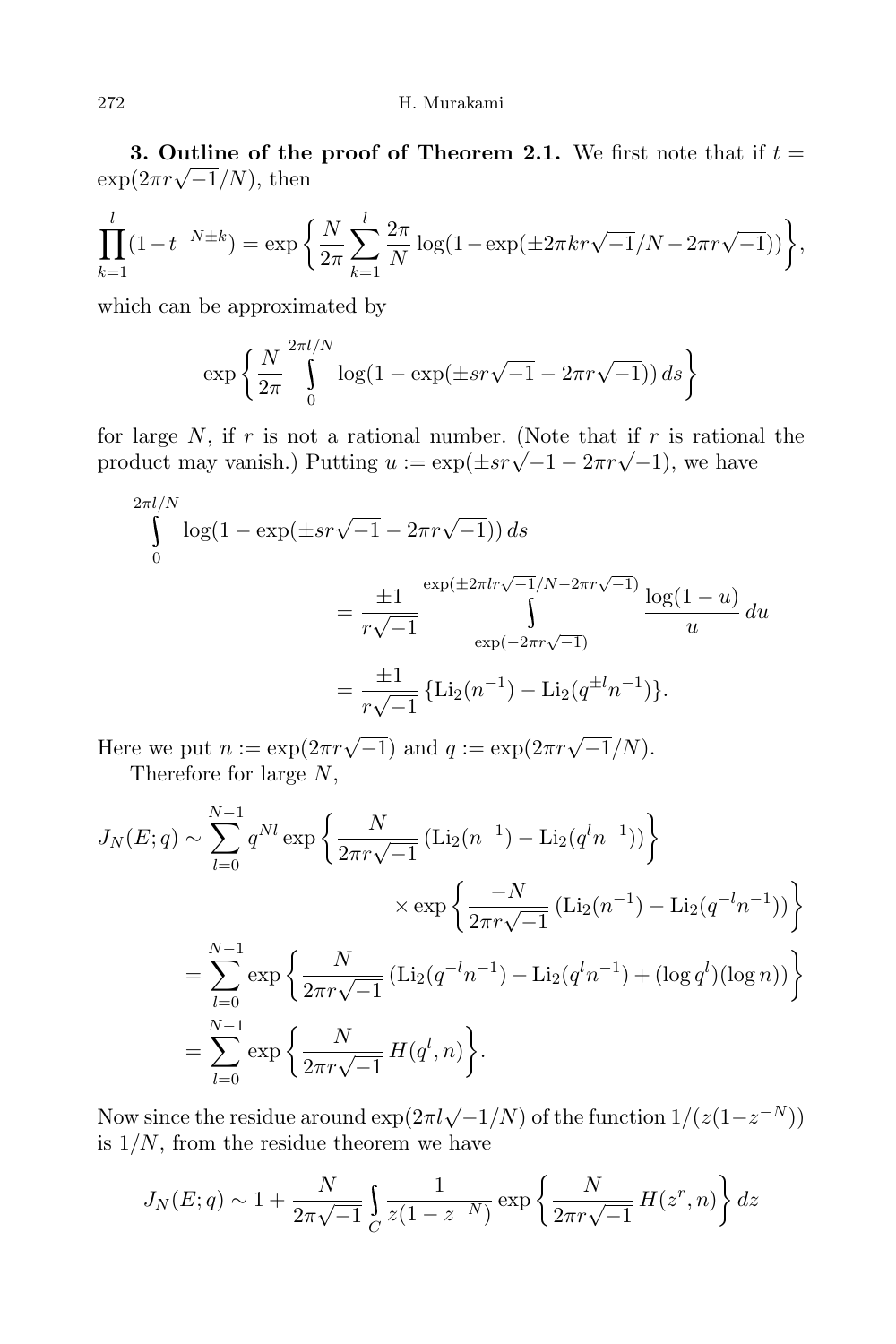$$
= 1 + \frac{N}{2\pi\sqrt{-1}} \int_{C_{+}} \frac{1}{z} \exp\left\{\frac{N}{2\pi r\sqrt{-1}} H(z^{r}, n)\right\} dz
$$
  
+ 
$$
\frac{N}{2\pi\sqrt{-1}} \int_{C_{+}} \frac{1}{z(1 - z^{-N})} \exp\left\{\frac{N}{2\pi r\sqrt{-1}} (H(z^{r}, n) - 2\pi\sqrt{-1} \log z^{r})\right\} dz
$$
  
+ 
$$
\frac{N}{2\pi\sqrt{-1}} \int_{C_{-}} \frac{1}{z(z^{N} - 1)} \exp\left\{\frac{N}{2\pi r\sqrt{-1}} (H(z^{r}, n) + 2\pi\sqrt{-1} \log z^{r})\right\} dz,
$$

where  $C := C_+ \cup C_-$  with

$$
C_+ := \{ z \in \mathbb{C} \mid |z| = 1 + \varepsilon, \pi/N \le \arg z \le 2\pi - \pi/N \}
$$

$$
\cup \{ t \exp(\pi\sqrt{-1}/N) \in \mathbb{C} \mid 1 - \varepsilon \le t \le 1 + \varepsilon \}
$$

$$
\cup \{ t \exp(-\pi\sqrt{-1}/N) \in \mathbb{C} \mid 1 - \varepsilon \le t \le 1 + \varepsilon \},
$$

$$
C_- := \{ z \in \mathbb{C} \mid |z| = 1 - \varepsilon, \pi/N \le \arg z \le 2\pi - \pi/N \}
$$

for small  $\varepsilon > 0$ . Then by the saddle point method we see that

$$
(3.1) \quad \int\limits_{C_+} \frac{1}{z} \exp\left\{\frac{N}{2\pi r \sqrt{-1}} H(z^r, n)\right\} dz \sim P(N) \exp\left\{\frac{N}{2\pi r \sqrt{-1}} H(y, n)\right\},\,
$$

where  $P(N)$  is a function of N that grows polynomially  $(N \to \infty)$  and

$$
y := \frac{n - 1 + n^{-1} - \sqrt{(n - 1 + n^{-1})^2 - 4}}{2}
$$

.

Here the square root is chosen so that  $y = \exp(-\pi\sqrt{-1/3})$  when  $n = 1$ . Note that  $y^{1/r}$  is a solution to  $\partial H(z^r, n)/\partial z = 0$  since

$$
\frac{\partial H(z^r, n)}{\partial z} = \frac{r}{z} \log(n - (z^r + z^{-r}) + n^{-1}).
$$

In fact  $y^{1/r}$  is the unique maximum of Im  $H(z^r, n)$  on  $C_+$ .

REMARK 3.1. A discrete version of  $(3.1)$  can be understood as follows. Let us consider the summation  $\sum_{k=a}^{b} \frac{1}{k}$  $\frac{1}{k}e^{Nf(k)}$ . Suppose that Re  $f(k)$  takes its unique maximum at  $k = c$ . Then

$$
\left| \frac{\sum_{k=a}^{b} \frac{1}{k} e^{Nf(k)}}{\frac{1}{c} e^{Nf(c)}} \right| \leq \frac{|c|}{|a|} e^{N \operatorname{Re}(f(a) - f(c))} + \dots + \frac{|c|}{|c - 1|} e^{N \operatorname{Re}(f(c - 1) - f(c))} + 1 + \frac{|c|}{|c + 1|} e^{N \operatorname{Re}(f(c + 1) - f(c))} + \dots + \frac{|c|}{|b|} e^{N \operatorname{Re}(f(b) - f(c))} + \frac{N \to \infty}{1} 1.
$$

Therefore

$$
\sum_{k=a}^{b} \frac{1}{k} e^{Nf(k)} \underset{N \to \infty}{\sim} \frac{1}{c} e^{Nf(c)}.
$$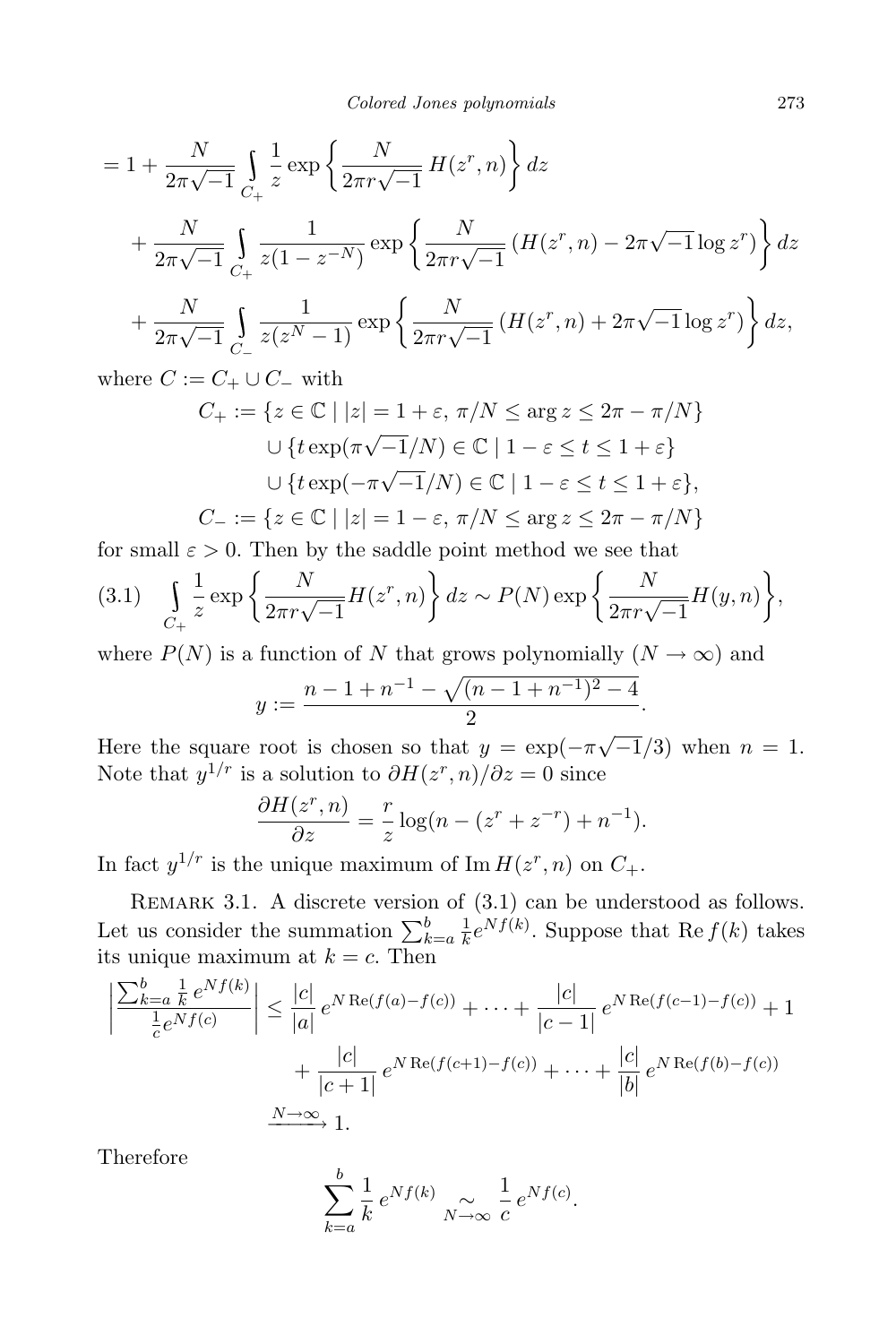It can also be proved that

$$
\operatorname{Re}\left(\frac{H(z^r, n) \mp 2\pi\sqrt{-1}\log z^r}{2\pi r\sqrt{-1}}\right) < \operatorname{Re}\left(\frac{H(y, n)}{2\pi r\sqrt{-1}}\right)
$$

for  $z \in C_{\pm}$  if r is near 1. Therefore the absolute value of

$$
\int_{C_{\pm}} \frac{\pm 1}{z(1 - z^{\mp N})} \exp\left\{ \frac{N}{2\pi r \sqrt{-1}} (H(z^r, n) \mp 2\pi \sqrt{-1} \log z^r) \right\} dz
$$

is strictly smaller than that of  $\exp\left(\frac{N}{2\pi r\sqrt{-1}}H(y,n)\right)$  times  $Q_{\pm}(N)$ , where  $Q_{+}(N)$  is a function of N with polynomial growth. So we finally see that

$$
\frac{\log(J_N(E; q))}{N} - \frac{H(y, n)}{2\pi r \sqrt{-1}}
$$
\n
$$
= \log \left( \frac{J_N(E; q)}{\exp\left(\frac{N}{2\pi r \sqrt{-1}} H(y, n)\right)} \right) / N
$$
\n
$$
\sim \log \left( \exp \left( \frac{-N}{2\pi r \sqrt{-1}} H(y, n) \right) + \frac{N}{2\pi \sqrt{-1}} (P(N) + Q_+(N) + Q_-(N)) \right) / N
$$
\n
$$
\frac{N \to \infty}{N} 0.
$$

4. Volume calculation. In this section I will calculate the volume of the figure-eight knot complement  $S^3 \setminus E$  with a (complete or incomplete) hyperbolic structure.

First note that one can decompose  $S^3 \setminus E$  into two hyperbolic ideal tetrahedra [22, Chapter 1], [23, Example 1.4.8]. Here an ideal tetrahedron is a tetrahedron without vertices. Let  $\mathbb{H}^3$  be the three-dimensional hyperbolic space modeled on the upper half space  $\mathbb{R}^3_+ = \{(x, y, \tau) \mid x, y, \tau \in \mathbb{R}, \tau > 0\}$ with metric  $ds^2 = (dx^2 + dy^2 + d\tau^2)/\tau^2$ . Note that in  $\mathbb{H}^3$ , a "flat" plane is either a (usual Euclidean) plane perpendicular to the  $xy$ -plane or an upper hemisphere centered at a point on the xy-plane, and that a "straight" line is either a (usual Euclidean) line perpendicular to the xy-plane or an upper semicircle centered at a point on the  $xy$ -plane. The group of isometries of  $\mathbb{H}^3$  can be regarded as  $PSL(2,\mathbb{C})$ , where  $\begin{pmatrix} a & b \\ c & d \end{pmatrix} \in \text{PSL}(2,\mathbb{C})$  acts on  $\mathbb{H}^3$  as follows. First  $\begin{pmatrix} a & b \\ c & d \end{pmatrix}$  acts on  $\mathbb C$  or rather its one-point compactification  $\hat{\mathbb C}$  by  $z \mapsto \frac{az+b}{cz+d}$ . Regarding the xy-plane as  $\mathbb C$  and  $\hat{\mathbb C}$  as the boundary of  $\mathbb H^3$ , the action of  $\begin{pmatrix} a & b \\ c & d \end{pmatrix}$  on  $\mathbb{H}^3$  is the natural (Poincaré) extension.

Now by an isometry, we may assume that any ideal hyperbolic tetrahedron can be put so that a vertex is  $\infty \in \hat{\mathbb{C}} = \partial \mathbb{H}^3$ . (Note that every vertex of an ideal hyperbolic tetrahedron is on the sphere at infinity  $\hat{\mathbb{C}}$ .) Then an ideal hyperbolic tetrahedron looks like Figure 1; it is bounded by three planes perpendicular to the  $xy$ -plane and one hemisphere. It can be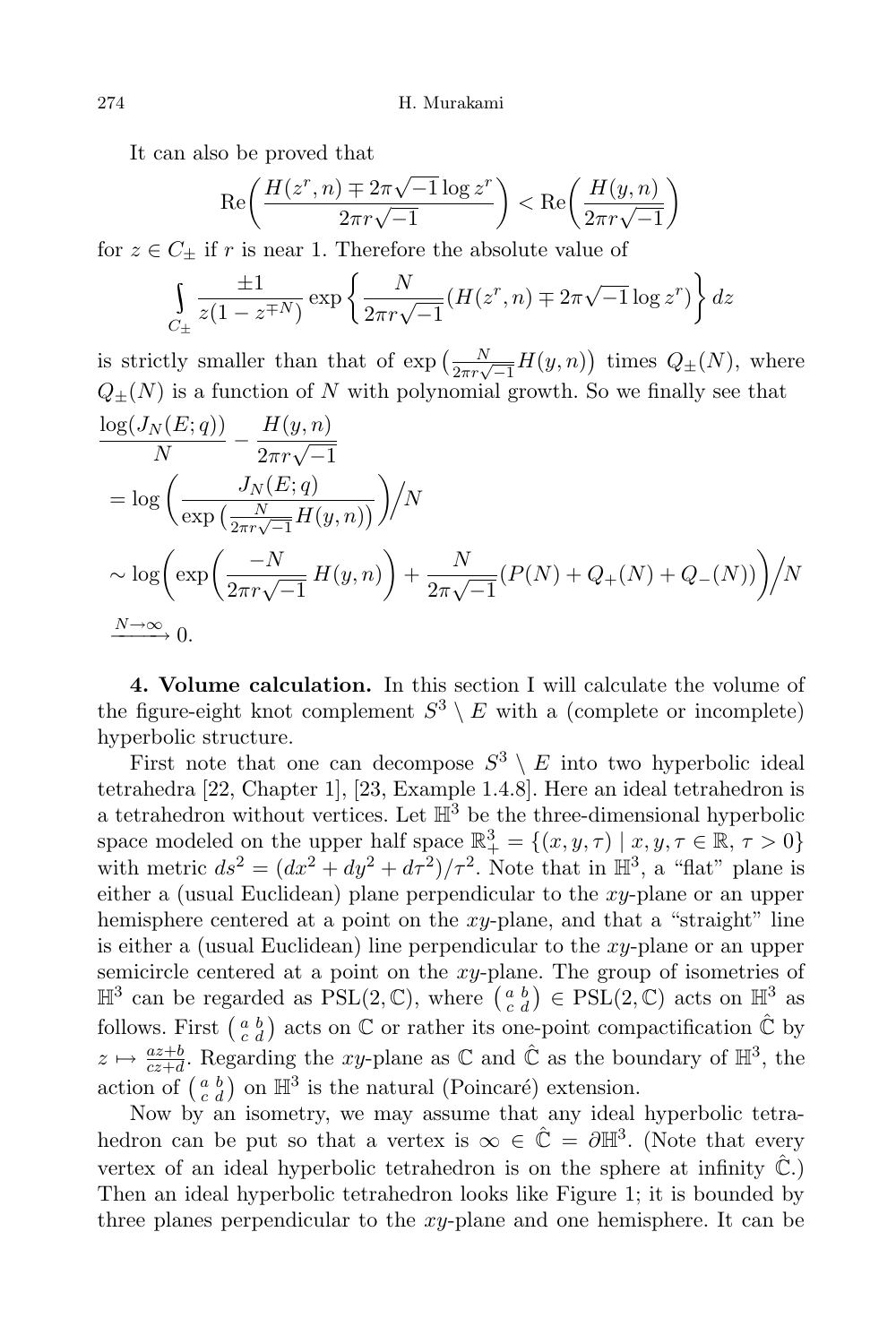

Fig. 1. An ideal hyperbolic tetrahedron.



Fig. 2. Three triangles represent the same ideal hyperbolic tetrahedron.



Fig. 3. Three complex numbers  $z, z' := 1 - \frac{1}{z}$ , and  $z'' := \frac{1}{1-z}$  define the same ideal hyperbolic tetrahedron.

shown that the isometry class of an ideal hyperbolic tetrahedron is determined by the similarity class of the triangle appearing in the intersection of the three planes and a plane parallel to the  $xy$ -plane. Putting a triangle on  $\mathbb C$  so that two vertices are at 0 and 1, and the other at z with Im  $z > 0$ , we see that the isometry classes of ideal hyperbolic tetrahedra are parameterized by complex numbers with positive imaginary parts. Note that there are three ways to parameterize an ideal hyperbolic tetrahedron;  $z$ ,  $1-\frac{1}{z}$  $\frac{1}{z}$ , and  $\frac{1}{1-z}$ . See Figure 2, where  $\arg z = \alpha$ ,  $\arg(1-\frac{1}{z})$  $(\frac{1}{z}) = \beta$ , and  $\arg \frac{1}{1-z} = \gamma$ . We associate to vertices complex numbers  $z, z' := 1 - \frac{1}{z}$  $\frac{1}{z}$ ,  $z'' := \frac{1}{1-z}$  as in Figure 3. We can also associate to three edges of the tetrahedron  $z, z',$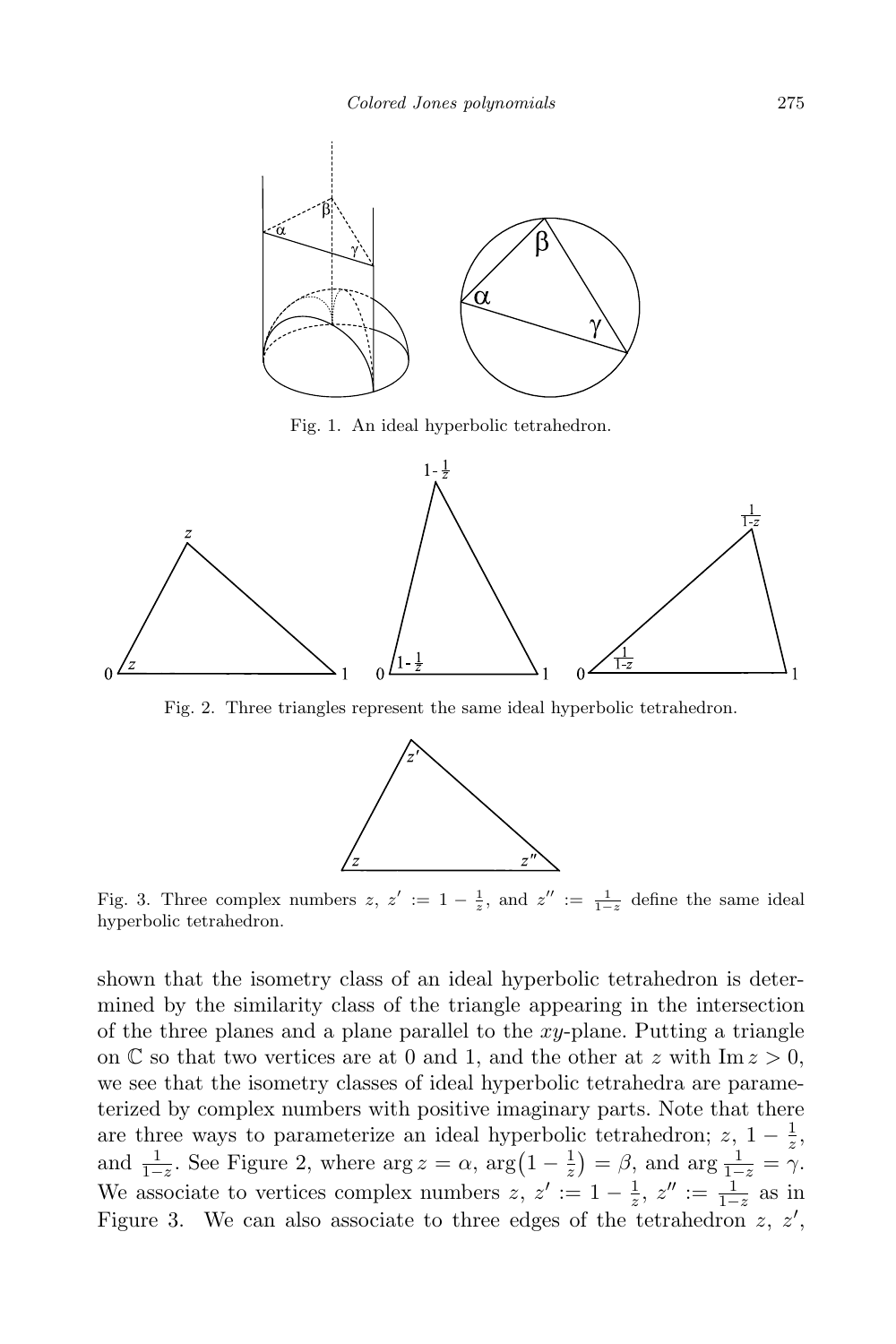

Fig. 4. Two truncated tetrahedra parameterized by  $z$  and  $w$ . The triangles with labels  $a, \ldots, h$  correspond to the removed vertices.



Fig. 5. Glue C and C'. The face  $D$  is the unbounded region.



Fig. 7. Glue B and B'. The triangles  $c$ and f make a tube.



Fig. 6. Arrange Figure 5.



Fig. 8. Arrange Figure 7.

and  $z''$ . By putting other vertices at  $\infty$ , we associate to each edge one of  $z, z'$ , or  $z''$ . It can be proved that opposite edges share the same complex parameter as in Figure 4. See [22, Section 4.1].

We prepare two ideal hyperbolic tetrahedra parameterized by  $z$  (with faces A, B, C, and D) and w (with faces A', B', C', and D') as in Figure 4.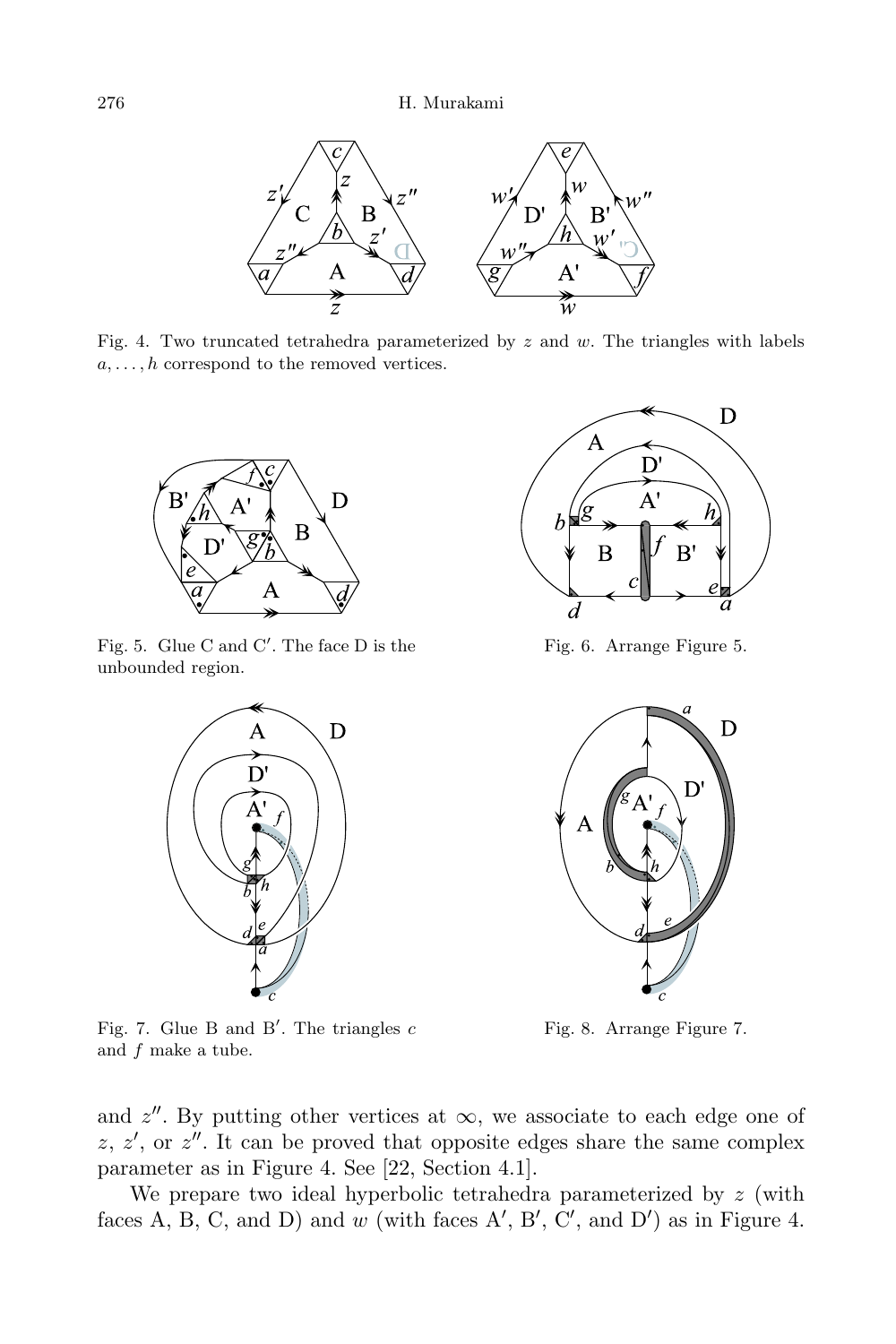

Fig. 9. Glue sides of the triangles b and g to make a tube.



Fig. 11. Glue  $A_2$  and  $A'_2$ 



Fig. 13. Glue  $A_1$  and  $A'_1$ 



Fig. 10. Divide  $A(A',$  respectively) into  $A_1$  and  $A_2$  ( $A'_1$  and  $A'_2$ , respectively).



Fig. 12. Glue sides of  $d$  and  $f$ . The regions  $A_1$  and  $A'_1$  become smaller.



<sup>1</sup>. Fig. 14. Arrange Figure 13.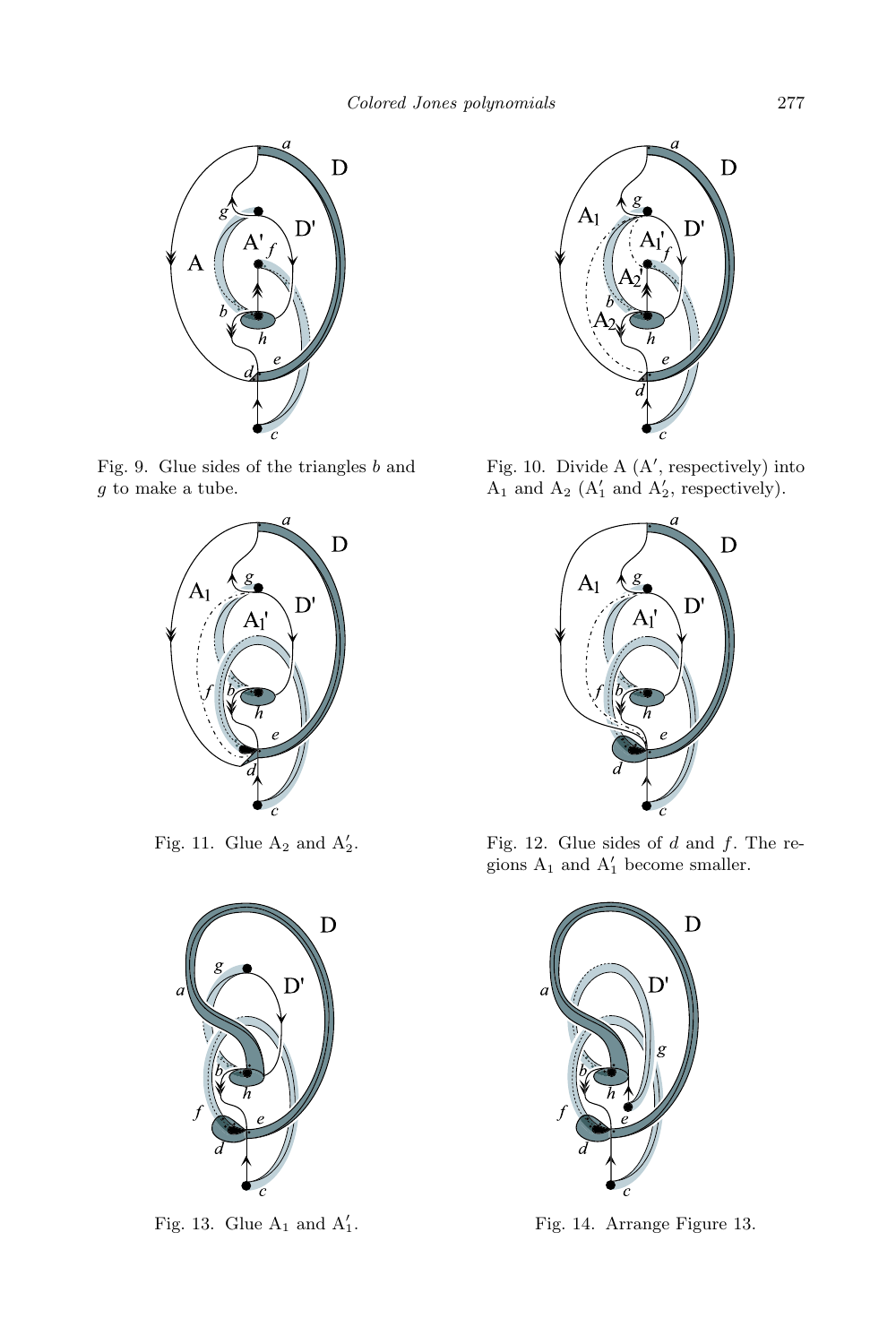



Fig. 17. Arrange Figure 16.



Fig. 15. Arrange Figure 14. Fig. 16. Glue sides of a and h to make a tube.



'. The resulting torus is the boundary of the regular neighborhood of the figure-eight knot.

We consider the corresponding truncated tetrahedra, where triangles labeled with  $a, \ldots, h$  appear. Then glue them so that A is identified with A', and so on. See Figures 5–18 to see this gives the figure-eight knot complement. In these figures dots stand for the vertices corresponding to  $z$  or  $w$ .

Now the eight triangles corresponding to the eight vertices of the tetrahedra make a torus *(cusp torus)* as in Figure 19.

Since the product of the parameters corresponding to the angles around a vertex, which correspond to the dihedral angles around an edge in the tetrahedron decomposition of  $S^3 \setminus E$ , should be 1, we have the following equations:

$$
z'(z'')^2 w'(w'')^2 = 1
$$
 and  $z^2 z' w^2 w' = 1$ ,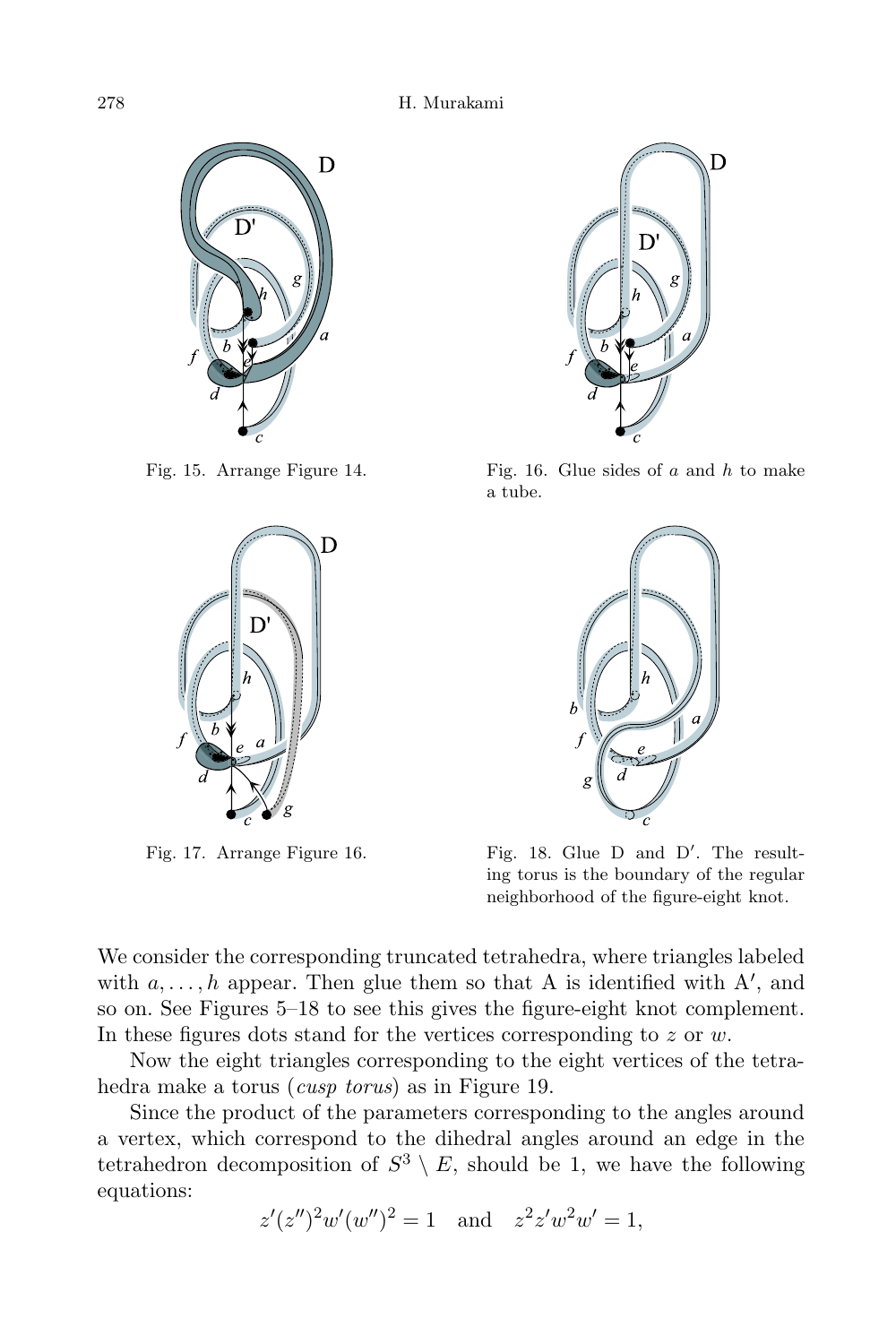

Fig. 19. The torus corresponding to the boundary of the regular neighborhood of the figure-eight knot, where the thick line indicates the meridian and the dotted thick line indicates the longitude. Note that here we are watching the torus from outside the figure-eight knot complement.

which is equivalent to the single equation

$$
z'w' = (1 - z')^{2}(1 - w')^{2}.
$$

Let us introduce a parameter  $n := w(1 - z)$ . Then z' and w' satisfy the equalities

$$
\frac{z'}{n} + \frac{n}{z'} = n - 1 + \frac{1}{n}, \quad nw' + \frac{1}{nw'} = n - 1 + \frac{1}{n}.
$$

We put  $y := n/z' = 1/(nw')$ . Then y satisfies

$$
y + \frac{1}{y} = n - 1 + \frac{1}{n}.
$$

Note that  $y, z, w$  (and so  $z', z'', w'$ , and  $w'$ ) are all functions of n.

We will calculate the volume  $Vol(n)$  of the figure-eight knot complement corresponding to the parameter n. It is well known (see for example  $[22,$ Theorem 7.2.1]) that the volume of the ideal hyperbolic tetrahedron parameterized by z is  $\Pi(\arg z) + \Pi(\arg z') + \Pi(\arg z'')$ , where  $\Pi$  is the Lobachevsky function

$$
\Pi(\theta) := -\int_{0}^{\theta} \log |2 \sin \varphi| \, d\varphi.
$$

Therefore we have

 $\text{Vol}(n) = \text{J}(\arg z) + \text{J}(\arg z') + \text{J}(\arg z'') + \text{J}(\arg w) + \text{J}(\arg w') + \text{J}(\arg w'')$ .

We want to express the right hand side in terms of  $n$  and  $y$  using log and Li<sub>2</sub>. (Note that y is determined by n.)

We use the following two identities:

Im Li<sub>2</sub>(
$$
\zeta
$$
) =  $\Pi(\arg \zeta) + \Pi(\arg \zeta') + \Pi(\arg \zeta'') - \log |\zeta| \arg(1 - \zeta)$ 

for  $\text{Im }\zeta > 0$  (see for example [19, p. 324]), and

$$
\text{Li}_2(\zeta) + \text{Li}_2(\zeta^{-1}) + \frac{\pi^2}{6} + \frac{1}{2}(\log(-\zeta))^2 = 0
$$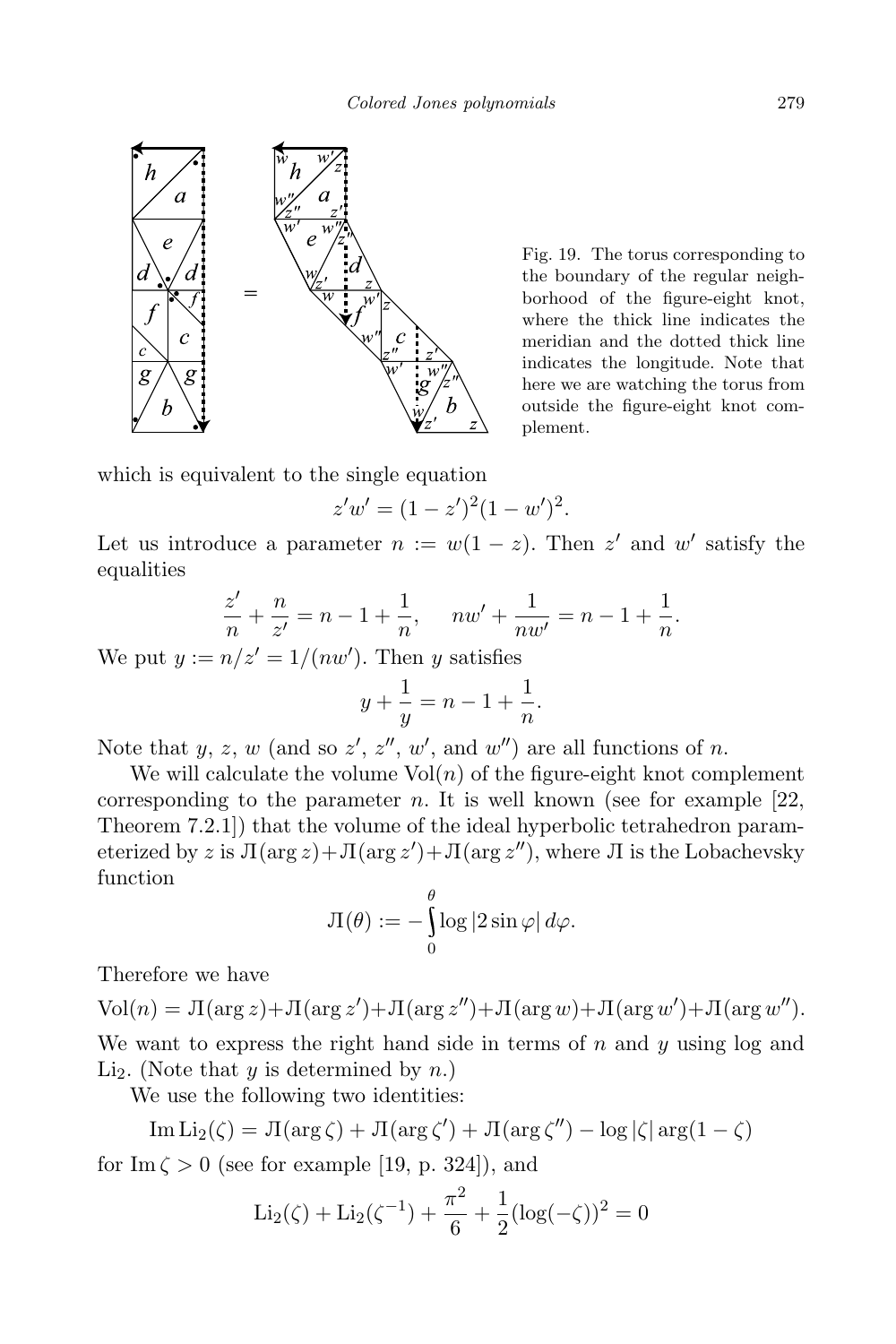for  $\zeta \in \mathbb{C} \setminus [1,\infty)$  (see for example [29, p. 134]). Here the branch of log is assumed to be so that  $log 1 = 0$ . Therefore

$$
Vol(n) = Im Li_2(z') + log |z'| arg(1 - z') + Im Li_2(w') + log |w'| arg(1 - w')
$$
  
\n
$$
= Im Li_2(w') + log |w'| arg(1 - w') - Im Li_2(z'^{-1})
$$
  
\n
$$
- log |z'^{-1}| arg(1 - z'^{-1})
$$
  
\n
$$
= Im Li_2(y^{-1}n^{-1}) - Im Li_2(yn^{-1})
$$
  
\n
$$
+ log |y^{-1}n^{-1}| arg(1 - y^{-1}n^{-1}) - log |yn^{-1}| arg(1 - yn^{-1})
$$
  
\n
$$
= Im Li_2(y^{-1}n^{-1}) - Im Li_2(yn^{-1})
$$
  
\n
$$
- log |y| arg (1 - y^{-1}n^{-1})(1 - yn^{-1}) + log |n| arg \frac{1 - yn^{-1}}{1 - y^{-1}n^{-1}}
$$
  
\n
$$
= Im Li_2(y^{-1}n^{-1}) - Im Li_2(yn^{-1})
$$
  
\n
$$
- log |y| arg (n^{-1}(n + n^{-1} - y - y^{-1})) + log |n| arg \frac{1 - yn^{-1}}{1 - y^{-1}n^{-1}}
$$
  
\n
$$
= Im Li_2(y^{-1}n^{-1}) - Im Li_2(yn^{-1}) + log |y| arg n
$$
  
\n
$$
+ log |n| arg \frac{1 - yn^{-1}}{1 - y^{-1}n^{-1}}.
$$

Since *n* is near 1, and *y* is near  $\exp(-\pi\sqrt{-1/3})$ , we have

$$
\arg\frac{1 - yn^{-1}}{1 - y^{-1}n^{-1}} = \begin{cases} \arg y - \arg\frac{y - n^{-1}}{1 - yn^{-1}} & \text{if } \arg\frac{y - n^{-1}}{1 - yn^{-1}} < 0, \\ \arg y - \arg\frac{y - n^{-1}}{1 - yn^{-1}} + 2\pi & \text{if } \arg\frac{y - n^{-1}}{1 - yn^{-1}} > 0. \end{cases}
$$

We also have

$$
\frac{y - n^{-1}}{1 - y n^{-1}} = z(z - 1)
$$

since

$$
(y - n^{-1})(1 - yn^{-1}) = yn^{-1}.
$$

Putting

$$
\begin{cases} u := \log n, \\ v := 2\log(z(1-z)) = 2\log\frac{-yn^{-1}}{(1-yn^{-1})^2}, \end{cases}
$$

we have

(4.1) Vol(n)  
= 
$$
\begin{cases} \text{Im } H(y, n) - \log |n| \arg(z(z-1)), & \arg(z(z-1)) < 0, \\ \text{Im } H(y, n) - \log |n| (\arg(z(z-1)) - 2\pi), & \arg(z(z-1)) > 0, \end{cases}
$$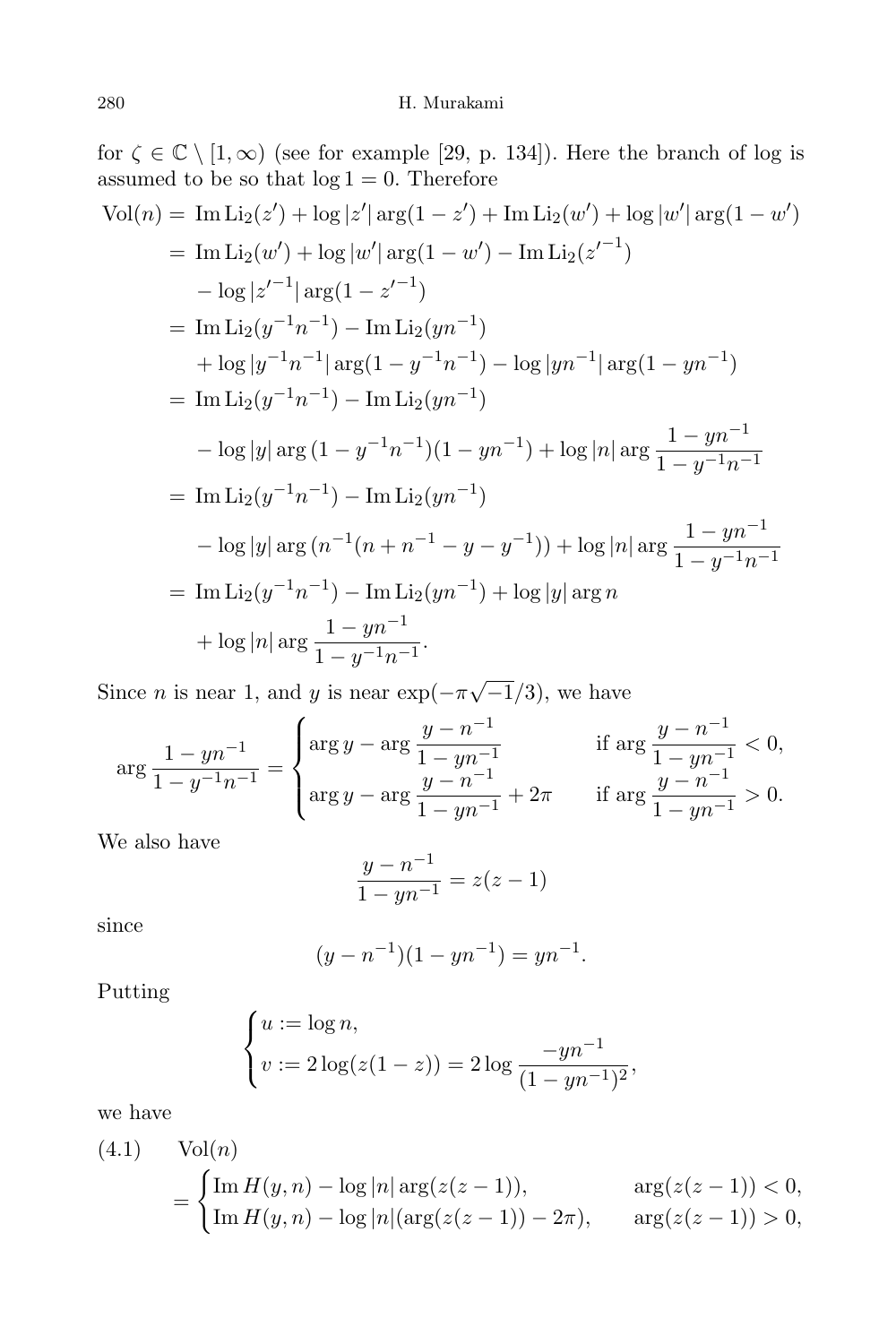$$
= \begin{cases} \text{Im } H(y, n) - \log |n|(\arg(z(1-z)) - \pi), & \arg(z(z-1)) < 0, \\ \text{Im } H(y, n) - \log |n|(\arg(z(1-z)) + \pi - 2\pi), & \arg(z(z-1)) > 0, \\ = \text{Im } H(y, n) - \log |n|(\arg(z(1-z)) - \pi) \end{cases}
$$
  
= 
$$
\text{Im } H(y, n) + \pi \text{ Re } u - \frac{1}{2} \text{ Re } u \text{ Im } v.
$$

5. Geometric interpretation of the volume formula. In this section I will prove Corollary 2.3.

First I describe a geometric interpretation of u and v appearing in  $(4.1)$ . See [1, 22] for details.

Let K be a hyperbolic knot in  $S^3$ , that is,  $S^3 \setminus K$  has a complete hyperbolic structure. We assume that the complement  $S^3 \setminus K$  is decomposed into hyperbolic ideal tetrahedra. Note that all the (removed) vertices of these tetrahedra are identified to the "point at infinity"  $X$ . Since the regular neighborhood of each ideal vertex is homeomorphic to (a triangle)  $\times$  [0,  $\infty$ ) ( $\infty$  corresponds to the vertex), the regular neighborhood  $\mathcal E$  of X is homeomorphic to  $T \times [0, \infty)$  with T a torus. We call  $\mathcal E$  the end of  $S^3 \setminus E$  and T the cusp torus. The torus  $T$  has a Euclidean structure coming from the complete hyperbolic structure in  $S^3 \setminus K$ . We orient T as in Figure 19, that is, by using the meridian-longitude pair  $(\mu, \lambda)$ . If we change the hyperbolic structure slightly, we get an incomplete hyperbolic structure in  $S^3 \setminus K$  and a similarity structure on T.

Let  $D: \tilde{T} \to \mathbb{C}$  be the developing map, where  $\tilde{T}$  is the universal cover of T, which is homeomorphic to  $\mathbb{R}^2$ . Geometrically D can be described as follows. Note that  $T$  is decomposed into triangles each of which is determined up to similarity. Cut  $T$  into a quadrilateral  $S$  consisting of triangles. Map each triangle in S into  $\mathbb C$  preserving the similarity structure so that the edges fit in  $\mathbb C$ . Then the image  $D(S)$  of S is defined as a polygon with four sides corresponding to the four sides of S. Noting that each pair of opposite sides can be identified by a similarity transformation, we can paste copies of  $D(S)$ side by side on  $\mathbb C$ , defining  $D: \tilde{T} \to \mathbb C$ .

EXAMPLE 5.1. Let us consider the case when  $K$  is the figure-eight knot. Figures 20–23 show an example when the translations of  $D(S)$  give a tiling of  $\mathbb{C}\setminus\{0\}$ . Figures 24 and 25 show another example of such a case. Figure 26 shows an example when translations of  $D(S)$  are dense.

We also denote by  $D: \tilde{\mathcal{E}} \to \mathbb{H}^3$  the developing map from the universal cover of  $\mathcal{E}$ , which is homeomorphic to  $\mathbb{R}^2 \times [0,\infty)$ , where the point at infinity X is sent to  $\infty$ .

We assume that T has a similarity structure. Let  $\text{Sim}(\mathbb{R}^2)$  be the group of similarity transformations of  $\mathbb{R}^2$ , which is equal to the group of affine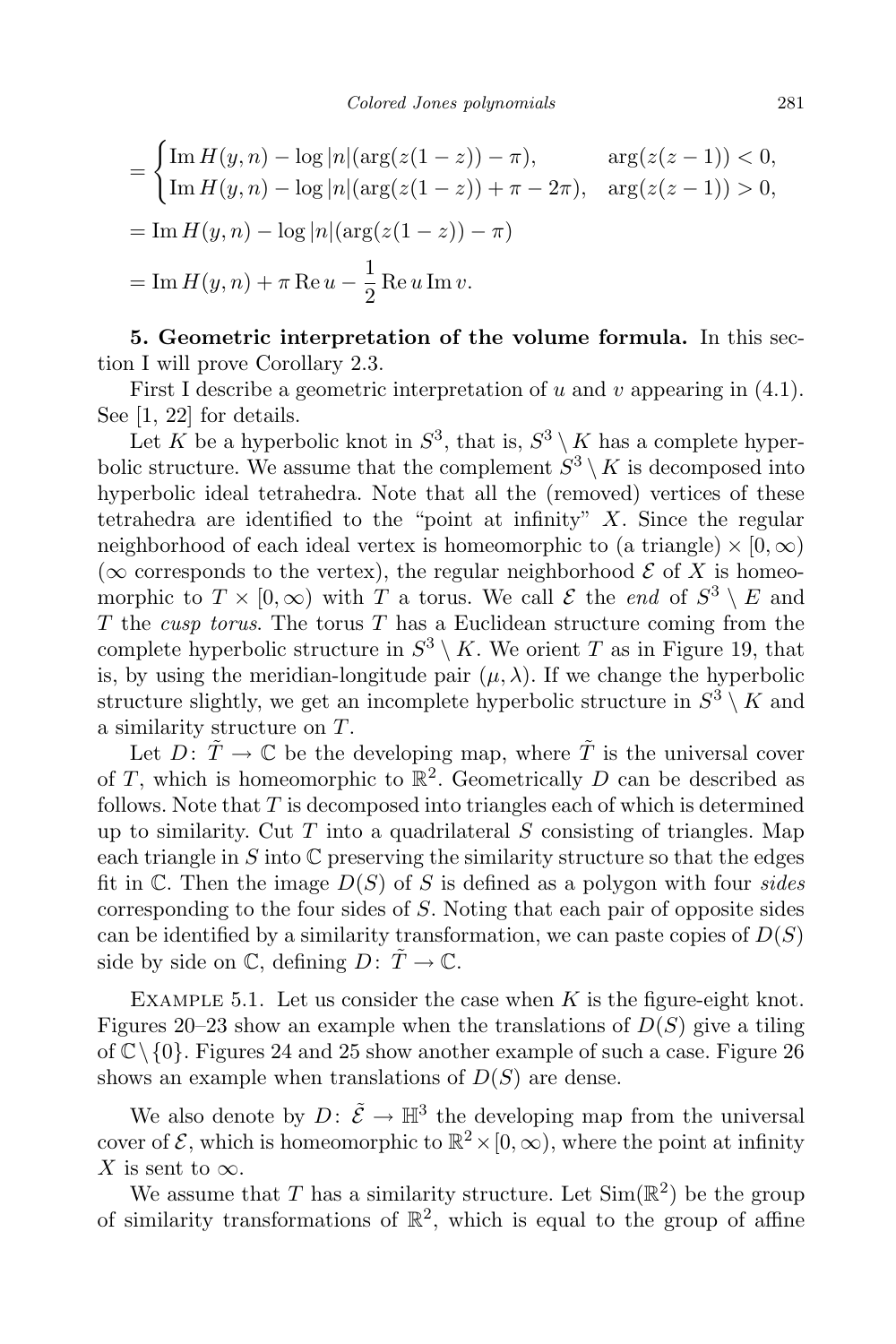

Fig. 20.  $D(S)$  of the  $(3, -2)$ -Dehn surgery along the figure-eight knot. Here a dot indicates  $0 \in \mathbb{C}$ .



Fig. 21. The arrow indicates  $\delta(\mu)\delta(\lambda)^{-1}$ . Note that  $\delta(\mu)^3\delta(\lambda)^{-2}$  is the rotation by  $2\pi$ .



Fig. 22. Copies of  $D(S)$  define a tiling of  $\mathbb{C}^*$ .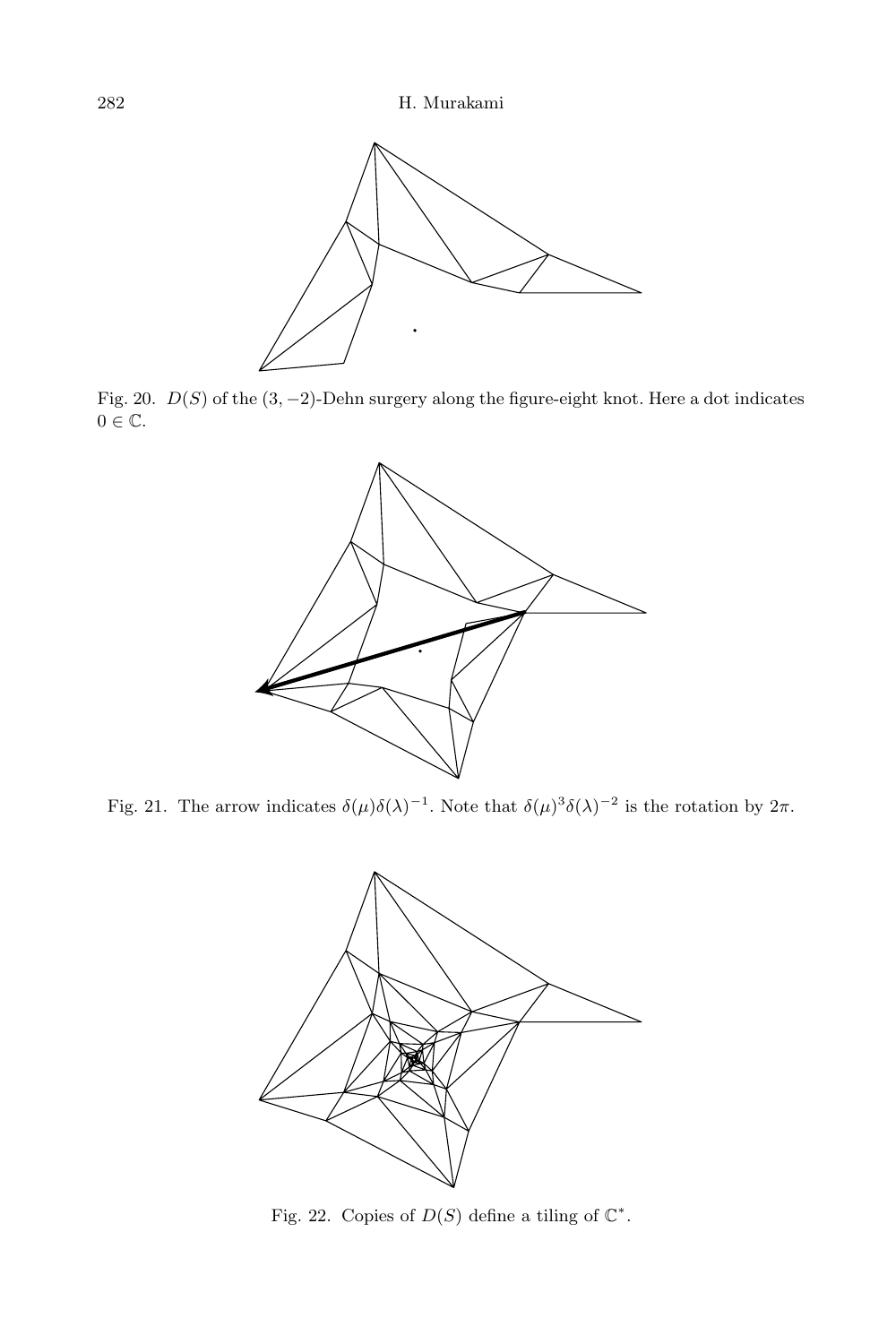

Fig. 23. Fundamental domains of Figure 22.



Fig. 24.  $D(S)$  of the (6,0)-Dehn surgery along the figure-eight knot. A dot indicates  $0 \in \mathbb{C}$ .

transformations of  $\mathbb C$ . Then the holonomy  $H: \pi_1(T) \to \text{Sim}(\mathbb{R}^2)$  is defined as follows. An element  $\eta \in \pi_1(T)$  acts on  $\tilde{T}$  as a covering transformation  $\sigma_{\eta}$ . We define  $H(\eta)$  so that  $D \circ \sigma_{\eta} = H(\eta) \circ D$  holds. By changing the developing map by a translation if necessary, we may assume that  $H(\eta)$ fixes  $\{0,\infty\}\in\mathbb{C}$  for any  $\eta\in\pi_1(T)$  since  $\pi_1(T)$  is abelian. Then  $H(\eta)$  acts on C as

$$
H(\eta)(z) = \delta(\eta)z.
$$

Note that  $\delta: \pi_1(T) \to \mathbb{C}^*$  ( $:= \mathbb{C} \setminus \{0\}$ ) is a homomorphism.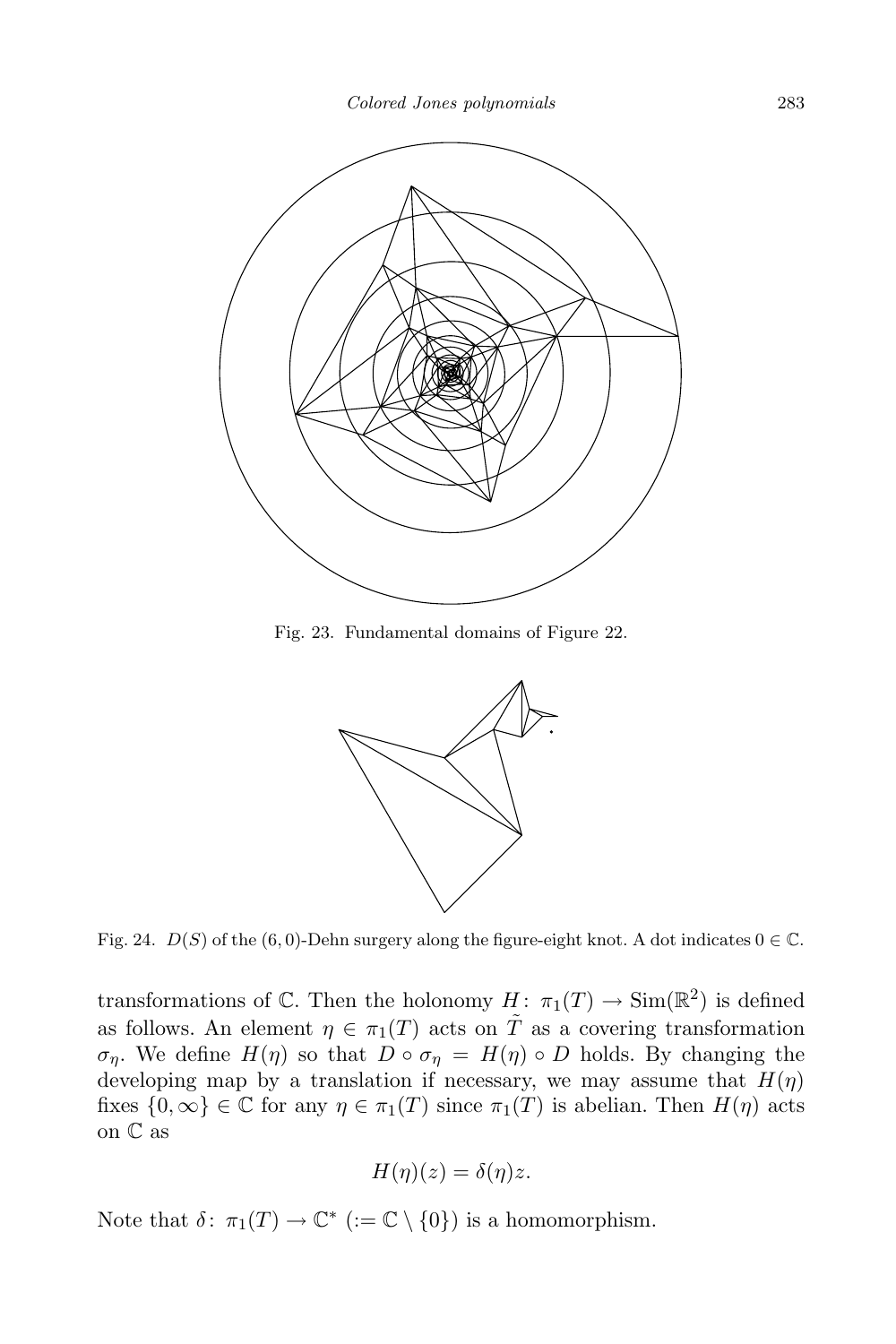

Fig. 25. Copies of  $D(S)$  for the (6,0)-Dehn surgery along the figure-eight knot.



Fig. 26. Copies of  $D(S)$  corresponding to irrational  $p/q$ .

The Poincaré extension of the holonomy  $H(\eta)$  to  $\mathbb{H}^3$  is given by

$$
H(\eta)(z,\tau)=(\delta(\eta)z,|\delta(\eta)|\tau).
$$

Therefore we can choose  $\mathcal E$  so that the image of the developing map  $D(\tilde{\mathcal E})$  is a cone C centered at the  $\tau$ -axis minus the axis:

$$
D(\tilde{\mathcal{E}}) = C := \{(z, \tau) \mid \tau \ge c |z|, z \ne 0\} \quad (c > 0).
$$

EXAMPLE 5.2. We describe  $\delta$  in the case of the figure-eight knot. The meridian  $\mu$  and the longitude  $\lambda$  are indicated by the solid arrow and the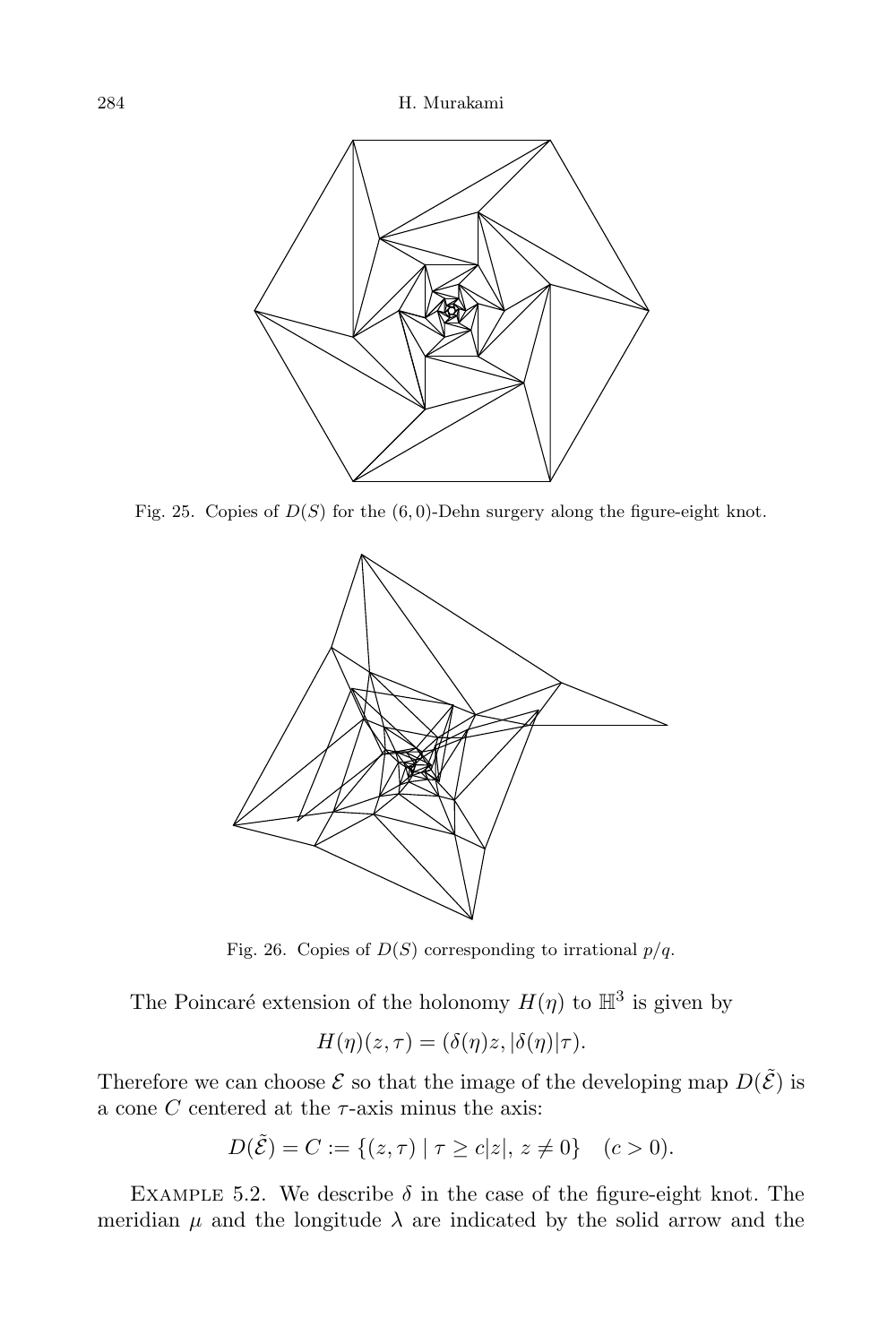dotted arrow respectively in Figure 19. Note that we view the torus from the outside of the knot complement.



Fig. 27. The meridian  $\mu$  is indicated by the arrow.

Then  $\delta(\mu)$  can be read as follows. In Figure 27, multiplying  $\overrightarrow{BA}$  by  $z^{-1}$ we get  $\overrightarrow{BD}$  and multiplying  $\overrightarrow{BD}$  by w'' we get  $\overrightarrow{CD}$ . Since  $\delta(\mu)$  takes  $\overrightarrow{BA}$  to  $CD,$ 

$$
\delta(\mu) = z^{-1}w'' = z^{-1}(1 - w)^{-1} = w(1 - z).
$$

Similarly from Figure 19, the longitude is the arrow along the right side of the left picture, which equals the right side of the right picture and twice the meridian. Therefore

$$
\delta(\lambda) = w'(z'')^{-1}w''(z')^{-1}w'(z'')^{-1}w''(z')^{-1} \times \delta(\mu)^2
$$
  
=  $(w')^2(w'')^2(z')^{-2}(z'')^{-2}w^2(1-z)^2$   
=  $\frac{(1-w^{-1})^2(1-z)^4w^2}{(1-w)^2(1-z^{-1})^2} = z^2(1-z)^2$ .

Hence we have

$$
u = \log \delta(\mu), \quad v = \log \delta(\lambda).
$$

We will study the completion  $\bar{\mathcal{E}}$  of  $\mathcal{E}$ . Note that since  $D(\tilde{\mathcal{E}})$  is C, a cone minus the axis, its completion  $\overline{D(\tilde{\mathcal{E}})}$  is the whole cone  $\overline{C}$ .

As in the case of the figure-eight knot (Example 5.2) we put

$$
u := \log \delta(\mu), \quad v := \log \delta(\lambda).
$$

Let  $p$  and  $q$  be the unique real solution to the equation

$$
pu + qv = 2\pi\sqrt{-1}.
$$

Note that it is equivalent to the following system of equations:

$$
\begin{cases} p \operatorname{Re} u + q \operatorname{Re} v = 0, \\ p \operatorname{Im} u + q \operatorname{Im} v = 2\pi. \end{cases}
$$

Suppose first that  $p/q$  is irrational. In this case the set

(5.1) 
$$
\{|\delta(\mu)|^a|\delta(\lambda)|^b \mid a, b \in \mathbb{Z}\}\
$$

is dense in  $\mathbb{R}_+ := \{ \tau \in \mathbb{R} \mid \tau > 0 \}$ , since  $a \text{Re } u + b \text{Re } v$  can be arbitrarily close to 0. Considering the geodesic in  $\mathbb{H}^3$  starting at the point  $\delta(\mu)^a \delta(\lambda)^b \in$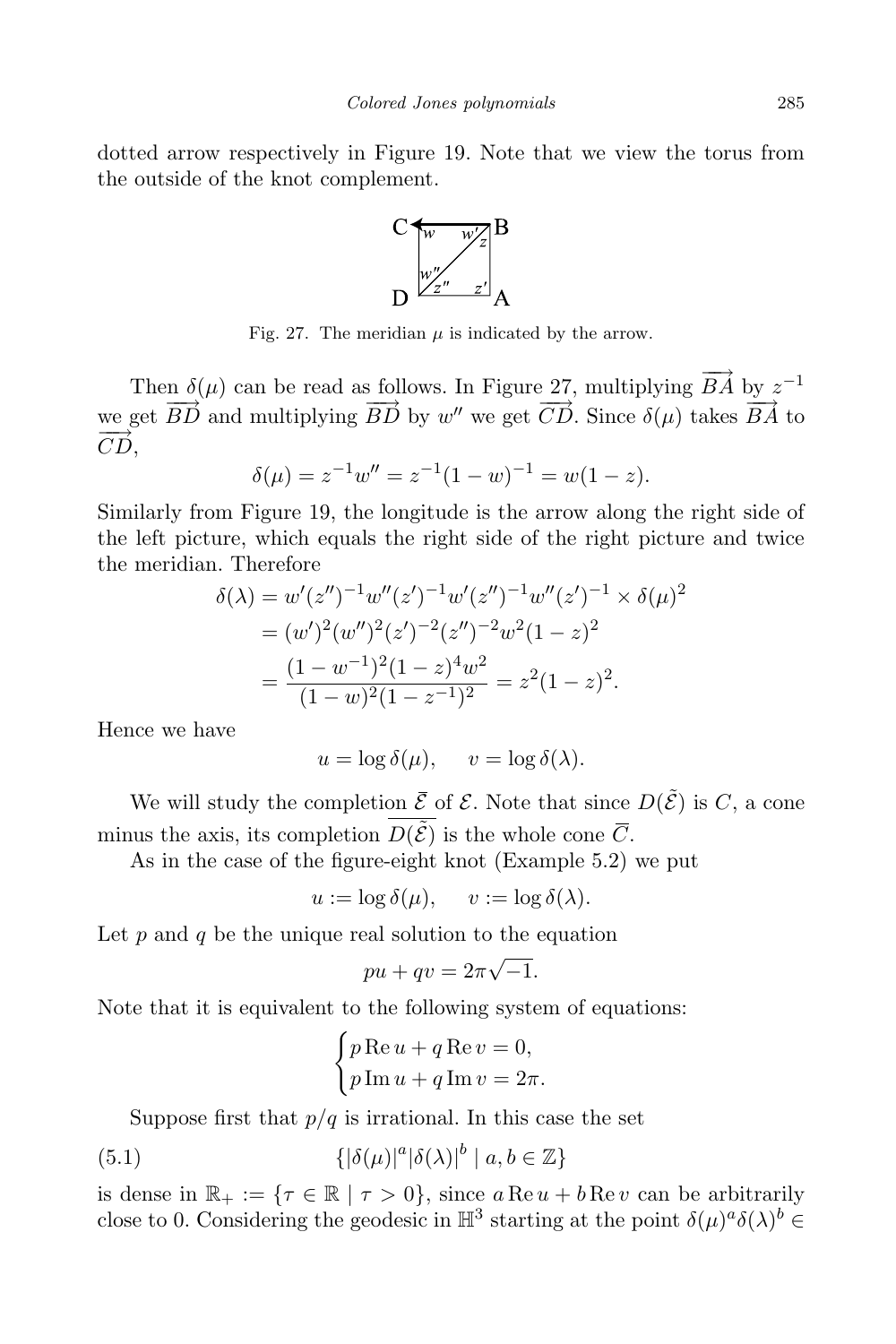C ∗ and going along the semicircle centered at 0 and perpendicular to the xy-plane, we can associate each point in

(5.2) 
$$
\{\delta(\mu)^a \delta(\lambda)^b \mid a, b \in \mathbb{Z}\}\
$$

with a limit point on the  $\tau$ -axis. If we regard the lattice (5.2) as the vertices of "quadrilaterals", copies of  $D(S)$ s, the points in (5.2) are identified in T and the associated limit points (5.1) are dense in  $\mathbb{R}_+$ . So we see that  $\overline{\mathcal{E}}$  is the one-point completion of  $\mathcal{E}$ . Note that in this case the completion of  $S^3 \setminus K$ is not a manifold. See Figure 26 for the figure-eight knot case.

Next we assume that  $p/q$  is rational. Let  $p'$  and  $q'$  be coprime integers such that  $p/q = p'/q'$ . Then there exist integers s and t satisfying  $tp'$  –  $sq' = -1$ . Now we see that the subgroup (additively) generated by u and v is the same as the subgroup generated by  $p'u + q'v$  and  $su + tv$ . Putting  $d = p/p' = q/q'$ , we have

$$
p'u + q'v = \frac{pu + qv}{d} = \frac{2\pi\sqrt{-1}}{d}.
$$

So Image  $\delta$  is generated by  $\delta(\mu)^s \delta(\lambda)^t$  and the  $2\pi/d$ -rotation.

Therefore we can assume that a "fundamental domain" of the developing image of the cusp torus is a sector of an annulus between the circles centered at the origin with radii 1 and  $|\exp(su + tv)|$ , and with central angle  $2\pi/d$ .

Let us consider examples for the figure-eight knot case.

EXAMPLE 5.3. (1) Consider the case  $(p, q) = (3, -2)$  (Figures 20–23). In this case  $(s,t) = (1,-1)$  and so Image(log  $\delta$ ) is generated by  $3u-2v$  and  $u-v$ . We calculate by using Mathematica  $u = -0.723043... + \sqrt{-1} \cdot 0.179545...$ and  $v = -1.08456... - \sqrt{-1} \cdot 2.87228...$  Therefore  $3u - 2v = 2\pi \sqrt{-1}$  and  $u - v = 0.361522... + \sqrt{-1} \cdot \frac{3.05182...}{2.05182...}$  and so Image  $\delta$  is generated by  $\exp(u-v) = -1.42973... + \sqrt{-1} \cdot 0.128696...$  Note that  $|\exp(u-v)| =$  $1.43551...$  and  $\arg \exp(u - v) = 2\pi \cdot 0.485712...$ 

(2) Let  $(p, q) = (6, 0)$  (Figures 24 and 25). Then  $u = 2\pi\sqrt{-1}/6$  and  $v =$  $-\log(7 + 4\sqrt{3})$ . Therefore Image  $\delta$  is generated by enlargement by  $7 + 4\sqrt{3}$ and rotation by  $2\pi/6$ .

We will calculate 
$$
|\exp(su + tv)| = \exp(s \operatorname{Re} u + t \operatorname{Re} v)
$$
. Since

$$
\begin{pmatrix} p \\ q \end{pmatrix} = \frac{1}{\text{Re } u \text{Im } v - \text{Im } u \text{Re } v} \begin{pmatrix} \text{Im } v & -\text{Re } v \\ -\text{Im } u & \text{Re } u \end{pmatrix} \begin{pmatrix} 0 \\ 2\pi \end{pmatrix},
$$

we have

$$
s \operatorname{Re} u + t \operatorname{Re} v = \frac{s}{p'} \left( p' \operatorname{Re} u + q' \operatorname{Re} v \right) - \frac{\operatorname{Re} v}{p'} = -\frac{d \operatorname{Re} v}{p}
$$

$$
= \frac{d(\operatorname{Re} u \operatorname{Im} v - \operatorname{Im} u \operatorname{Re} v)}{2\pi} = -\frac{d \operatorname{Im}(u\overline{v})}{2\pi}.
$$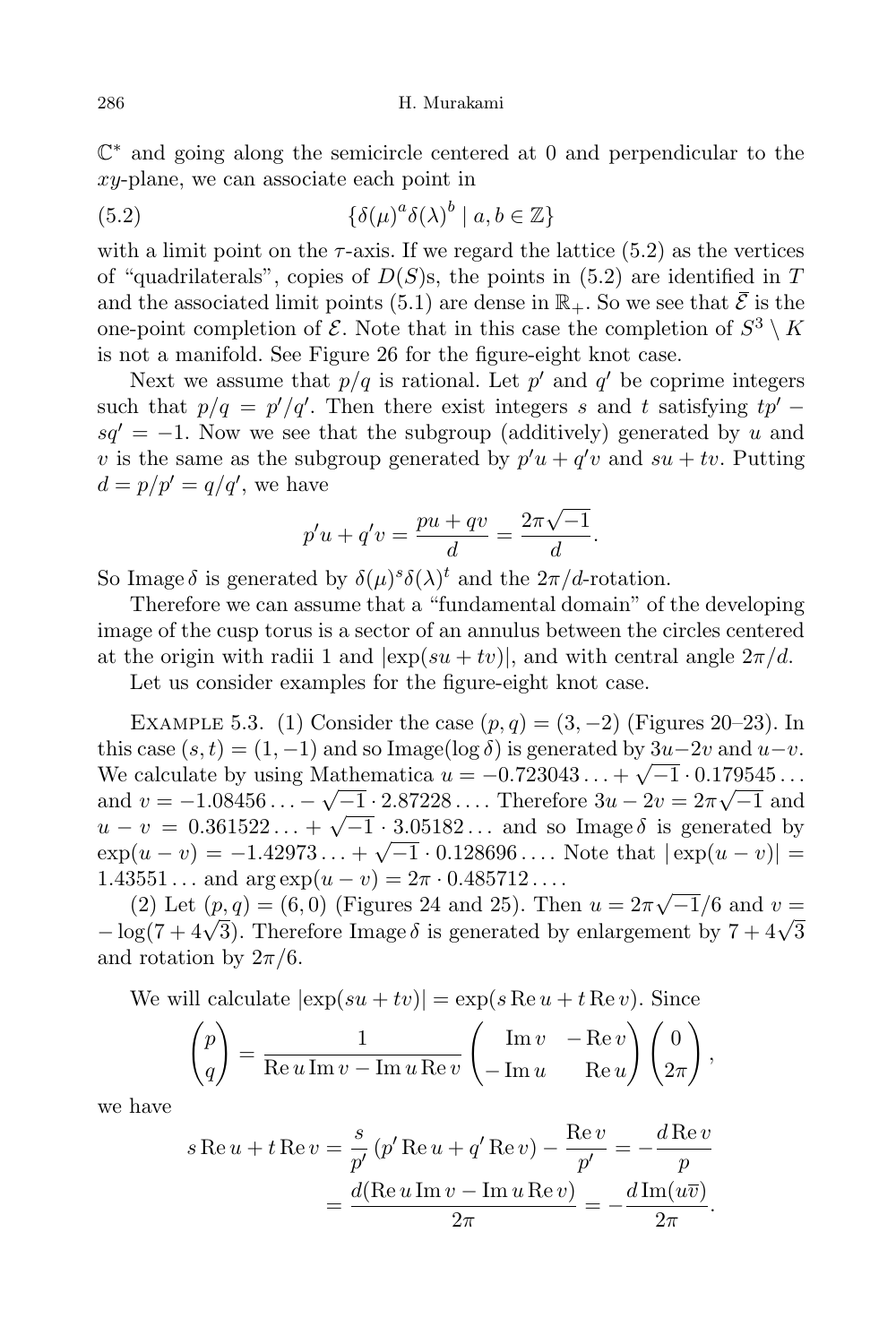REMARK 5.4. We have chosen the signs of s and t as above since  $-\operatorname{Im} u\overline{v}$ > 0. The reason is as follows.

By a translation we assume that  $H(\mu)$  and  $H(\lambda)$  fix two points  $\zeta$  and  $\infty$ in  $\hat{\mathbb{C}}$ , that is,

$$
\begin{cases} H(\mu) \colon\; z \mapsto \delta(\mu) z + \zeta (1 - \delta(\mu)), \\ H(\lambda) \colon\; z \mapsto \delta(\lambda) z + \zeta (1 - \delta(\lambda)). \end{cases}
$$

Therefore the vertices of the developing image of a fundamental "quadrilateral" are  $S := 1$ ,  $T := \delta(\mu) + \zeta(1 - \delta(\mu))$ ,  $U := \delta(\mu)\delta(\lambda) + \zeta(1 - \delta(\mu)\delta(\lambda))$ , and  $V := \delta(\lambda) + \zeta(1 - \delta(\lambda))$ . Now we consider the limit when the similarity structure goes to a Euclidean structure, that is, both  $\delta(\mu)$  and  $\delta(\lambda)$  go to 1. Since the element of  $PSL(2, \mathbb{C})$  corresponding to a Euclidean structure has only one fixed point in  $\hat{\mathbb{C}}$ , we also take the limit  $\zeta \to \infty$  so that the fixed point is  $\infty$ . Then

$$
\frac{\overrightarrow{SV}}{\overrightarrow{ST}} = \frac{\delta(\lambda) + \zeta(1 - \delta(\lambda))}{\delta(\mu) + \zeta(1 - \delta(\mu))} \xrightarrow{\zeta \to \infty} \frac{1 - \delta(\lambda)}{1 - \delta(\mu)} \xrightarrow{\delta(\mu) \to 1, \delta(\lambda) \to 1} \frac{\log \delta(\lambda)}{\log \delta(\mu)} = \frac{v}{u}.
$$

Let S, T, U, and V approach  $S_0$ ,  $T_0$ ,  $U_0$ , and  $V_0$  respectively. Since we have chosen the orientation of the cusp torus so that  $\overrightarrow{S_0V_0}/\overrightarrow{S_0T_0}$  is represented by a complex number with positive imaginary part, we have

$$
\operatorname{Im} u\overline{v} = \operatorname{Im} \frac{u}{v} |v|^2 < 0.
$$

Now we consider the completion of  $\mathcal E$ . We again assume that  $H(\eta)$  ( $\eta \in$  $\pi_1(T)$  acts on  $\mathbb{C}^*$  as  $z \mapsto \delta(\eta)z$  ( $z \in \mathbb{C}^*$ ). Then this action can be extended to  $\mathbb{H}^3 \setminus \tau$ -axis =  $\mathbb{C}^* \times \mathbb{R}_+$  as  $H(\eta)$ :  $(z, \tau) \mapsto (\delta(\eta)z, |\delta(\eta)|\tau)$ . Therefore we have

$$
\begin{cases}\nH(\mu^{p'}\lambda^{q'}): (z,\tau) \mapsto \left(\exp\left(\frac{2\pi\sqrt{-1}}{d}\right)z,\tau\right), \\
H(\mu^s\lambda^t): (z,\tau) \mapsto \left(\delta(\mu)^s\delta(\lambda)^tz,\exp\left(\frac{-d\operatorname{Im}(u\overline{v})}{2\pi}\right)\tau\right).\n\end{cases}
$$

If  $d = 1$ , then we may assume that a "fundamental domain" for  $\mathcal E$  is the truncated cone minus the  $\tau$ -axis:

$$
\left\{ (z,\tau) \middle| 1 \leq \tau \leq \exp\left(\frac{-\operatorname{Im}(u\overline{v})}{2\pi}\right), \tau \geq c|z|, z \neq 0 \right\}.
$$

Then the completion  $\overline{\mathcal{E}}$  is just the whole truncated cone with top and bottom identified. Topologically it is homeomorphic to a solid torus  $D^2 \times S^1$ . The added axis becomes a loop  $\gamma_u$  with length

$$
\int_{1}^{\exp(-\frac{1}{2\pi}\operatorname{Im}(u\overline{v}))} \frac{d\tau}{\tau} = -\frac{1}{2\pi}\operatorname{Im}(u\overline{v}).
$$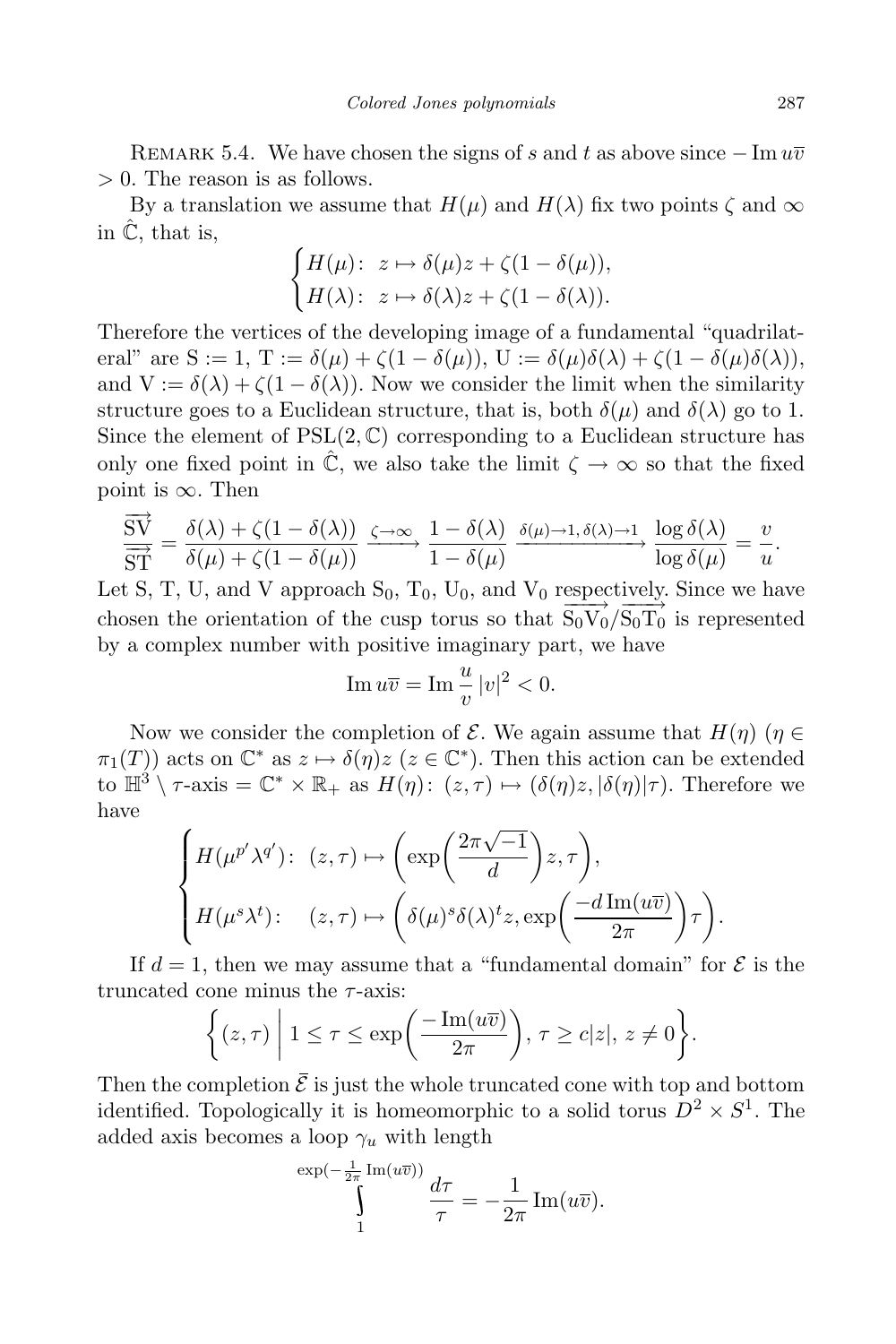Therefore  $S^3 \setminus E$  with incomplete hyperbolic structure defined by  $u = \exp n$ is completed by adding a geodesic loop  $\gamma_u$  with length  $-\frac{1}{2i}$  $\frac{1}{2\pi}$  Im( $u\overline{v}$ ). This is nothing but the  $(p, q)$ -Dehn surgery of  $S^3$  along the knot K, since the loop represented by  $pu + qv$  becomes null-homotopic.

So if  $d = 1$ , we have

Vol(n) = Im 
$$
H(y, n)
$$
 +  $\pi$  Re  $u - \frac{1}{2}$  Re  $u$  Im  $v$   
= Im  $H(y, n)$  +  $\pi$  Re  $u - \frac{1}{4}$  Im $(uv) - \frac{\pi}{2}$  length $(\gamma_u)$ .

Recalling that  $n = \exp(2\pi r \sqrt{-1})$  and  $u = \log n$ , this completes the proof of Corollary 2.3. (Recall also that we take the branch of log so that  $\log n = 0$ when  $n = 1$ .

REMARK 5.5. If  $d > 1$ , a "fundamental domain" for  $\mathcal E$  is a sector of the truncated cone minus the  $\tau$ -axis:

$$
\bigg\{(z,\tau)\ \bigg|\ 1\leq \tau\leq \exp\bigg(\frac{-d}{2\pi}\operatorname{Im}(u\overline{v})\bigg),\ \tau\geq c|z|,\,z\neq 0,\,0\leq \arg z\leq \frac{2\pi}{d}\bigg\}.
$$

So the completion  $\bar{\mathcal{E}}$  is topologically a solid torus, but geometrically it has a singularity along the added loop, called cone-singularity with cone-angle  $2\pi/d$ .

## References

- [1] R. Benedetti and C. Petronio, Lectures on Hyperbolic Geometry, Universitext, Springer, Berlin, 1992.
- [2] M. Gromov, *Volume and bounded cohomology*, Inst. Hautes Etudes Sci. Publ. Math. 56 (1982), 5–99.
- [3] S. Gukov, Three-dimensional quantum gravity, Chern–Simons theory, and the Apolynomial, HUTP-03/A003, ITEP-TH-50/02, arXiv:hep-th/0306165.
- $[4]$  K. Habiro, On the colored Jones polynomials of some simple links, Surikaisekikenkyūsho Kōkyūroku 1172 (2000), 34–43.
- [5] K. Hikami, Quantum invariant for torus link and modular forms, Comm. Math. Phys. 246 (2004), 403–426.
- [6] K. Hikami and A. N. Kirillov, Torus knot and minimal model, Phys. Lett. B 575 (2003), 343–348.
- [7] R. M. Kashaev, A link invariant from quantum dilogarithm, Modern Phys. Lett. A 10 (1995), 1409–1418.
- [8] —, The hyperbolic volume of knots from the quantum dilogarithm, Lett. Math. Phys. 39 (1997), 269–275.
- [9] R. M. Kashaev and O. Tirkkonen, A proof of the volume conjecture on torus knots, Zap. Nauchn. Sem. S.-Peterburg. Otdel. Mat. Inst. Steklov. (POMI) 269 (2000), 262–268, 370.
- [10] R. Kirby and P. Melvin, The 3-manifold invariants of Witten and Reshetikhin– Turaev for  $sl(2, C)$ , Invent. Math. 105 (1991), 473–545.